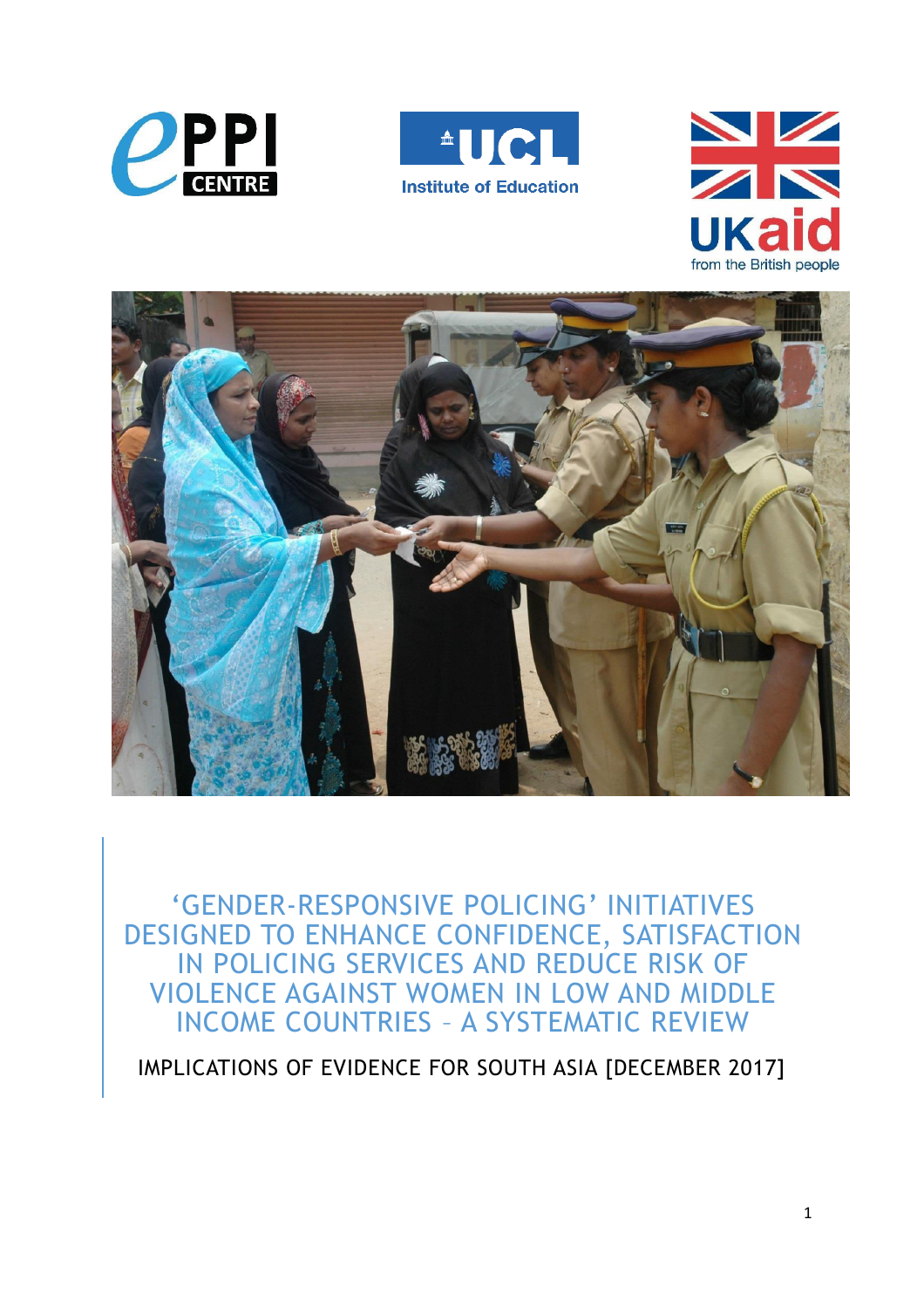#### **The authors of this report are:**

Shrinivas Darak (PRAYAS, Pune) N. Sreekumaran Nair (Public Health Evidence South Asia [PHESA], Manipal University) Bhumika T.V. (PHESA, Manipal University) Trupti Darak (PRAYAS, Pune) Maria Mathews (PHESA, Manipal University) Ratheebhai V. (School of Communication, Manipal University) Anjali Dave (Tata Institute of Social Sciences, [TISS])

#### **Advisory Group Members are:**

The Advisory group members (AGMs) of the project are Nilangi N Sardeshpande (Senior Research Consultant, SATHI, Pune, India), and Ms. Juthika Banerjee (Head of Gender Training Institute, Centre for Social Research, New Delhi, India) who is working in the field of policing related issues. Dr. Sardeshpande is a public health specialist who has worked extensively on women issues. Her doctoral dissertation was on understanding women's access to and experiences of hysterectomy in Maharashtra. She has been associated with an NGO, SATHI-CEHAT for a long time which works on people's right to health and health care. Ms. Banerjee is involved in managing the facilitation of internal and external training programs as well as conducting external training programmes for police officers and civil society. She also conducts external training sessions as well as training of trainers and provides pre and post training support for all trainers of police personnel. We had identified few prominent members from policing services, who are involved with policing interventions for issues on VAW, who are unofficially acting as advisory members and are ready to give support, advice and periodic feedbacks throughout the project. We identified them during the ͚National Community Policing Conclave͛ held in Kerala, India on January 27-28, 2016.

We have received periodic advice from them throughout the project. The AGMs also extended support in contacting the organizations to seek the work carried out under GRP for VAW issues.

#### **Funding**

This is an independent report commissioned by the UK Department for International Development South Asia Research Hub (DFID-SARH) and funded by the Research and Evidence Division in the Department for International Development. This material has been funded by UK aid from the UK Government; however, the views expressed do not necessarily reflect the UK Government's official policies.

#### **Acknowledgments**

We acknowledge Manipal University, Prayas and TISS Mumbai for providing logistics support to this work, the UK Department for International Development (DFID) for the financial support, EPPIcentre for technical support and PwC for coordinating. We acknowledge Sherize Merlin Sequeira, Vrindha Pari, and Divya Sussana Patil for their contribution in making the final report.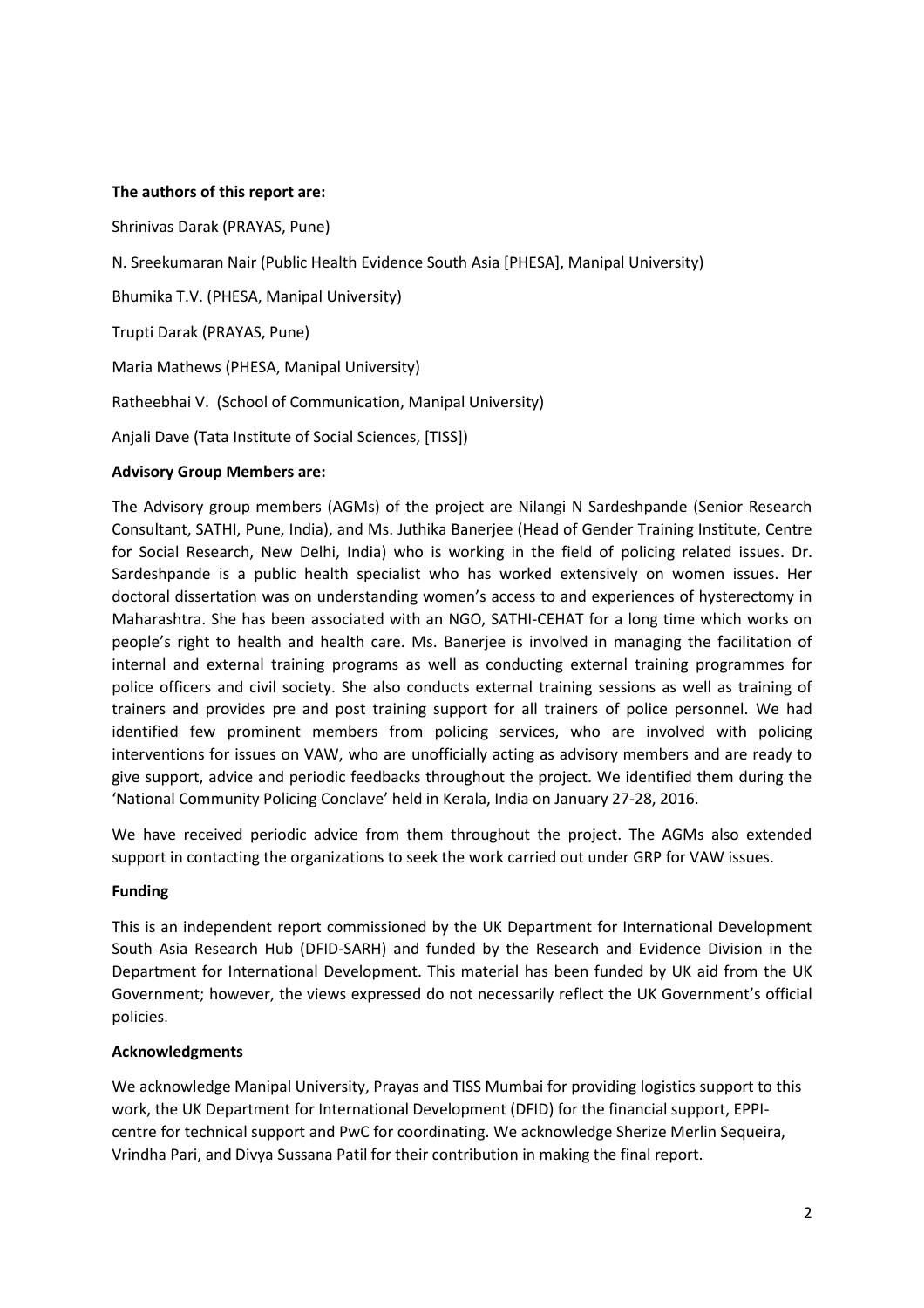#### **Conflicts of interest**

There were no conflicts of interest in the writing of this report.

#### **Disclaimer**

The opinions expressed in this publication are not necessarily those of the UK Department for International Development, PwC, the EPPI-Centre, Manipal University, TISS or Prayas. Responsibility for the views expressed remains solely with the authors.

#### **Citation**

Shrinivas Darak, N. Sreekumaran Nair, Bhumika T.V, Trupti Darak, Maria Mathews, Ratheebhai V, and Anjali Dave (2017) 'Gender-responsive policing' initiatives designed to enhance confidence, *satisfaction in policing services and reduce risk of violence against women in low and middle income countries - A systematic review*. *Implications of evidence for South Asia.* London: EPPI-Centre, Social Science Research Unit, UCL Institute of Education, University College London.

## © Copyright

The EPPI-Centre owns the copyright for all other material on the website that it has developed, including the contents of the databases, manuals, and key wording and data-extraction systems. The authors give permission for users of the review to display and print the contents of the review for their own non-commercial use, provided that the materials are not modified, copyright and other proprietary notices contained in the materials are retained, and the source of the material is cited clearly, following the citation details provided. Otherwise, users are not permitted to duplicate, reproduce, republish, distribute, or store the review without written permission.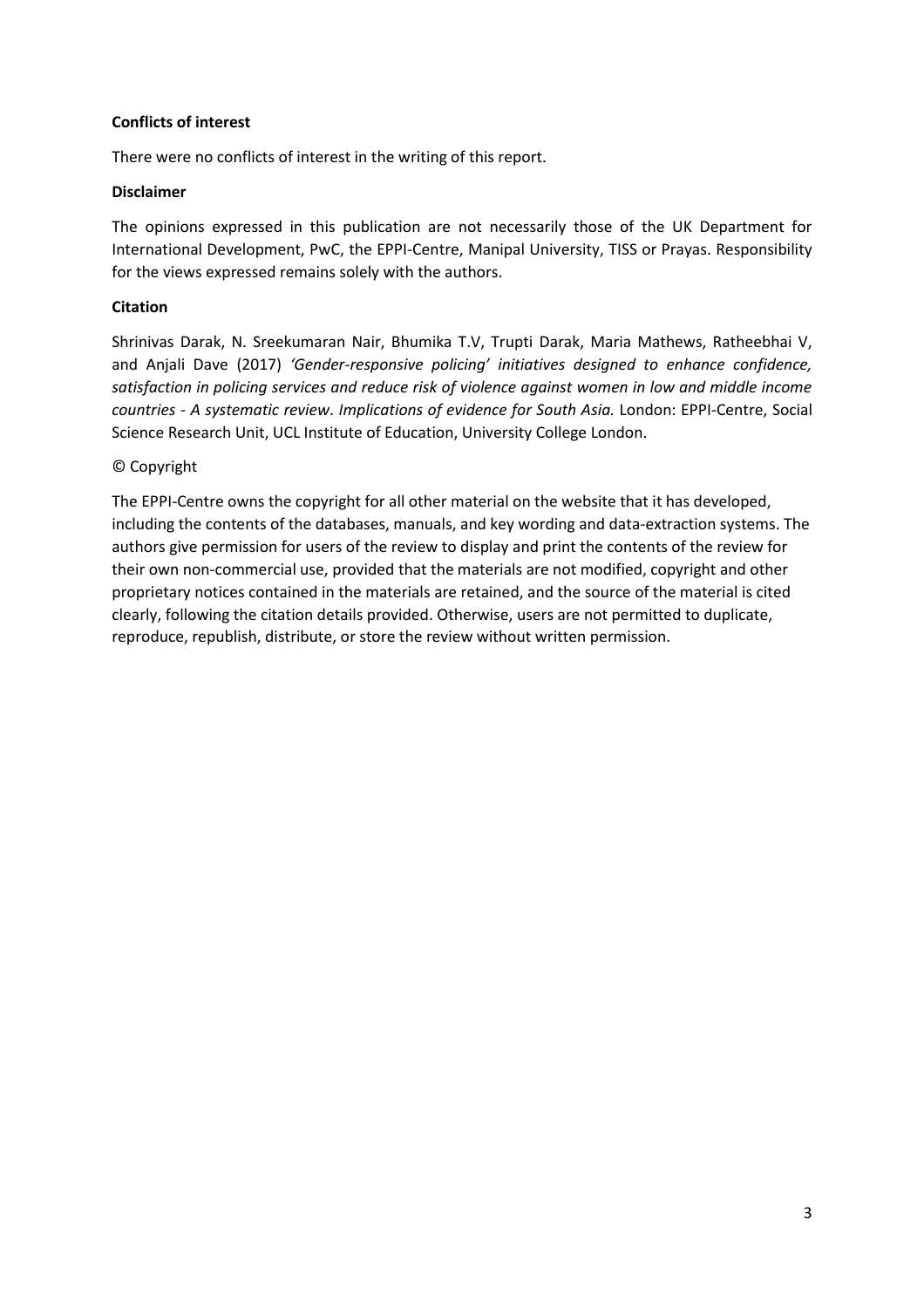# Table of Contents

| APPENDIX 2: LIST OF COUNTRIES IN SOUTH ASIA (considered in the Report) 32 |  |
|---------------------------------------------------------------------------|--|
|                                                                           |  |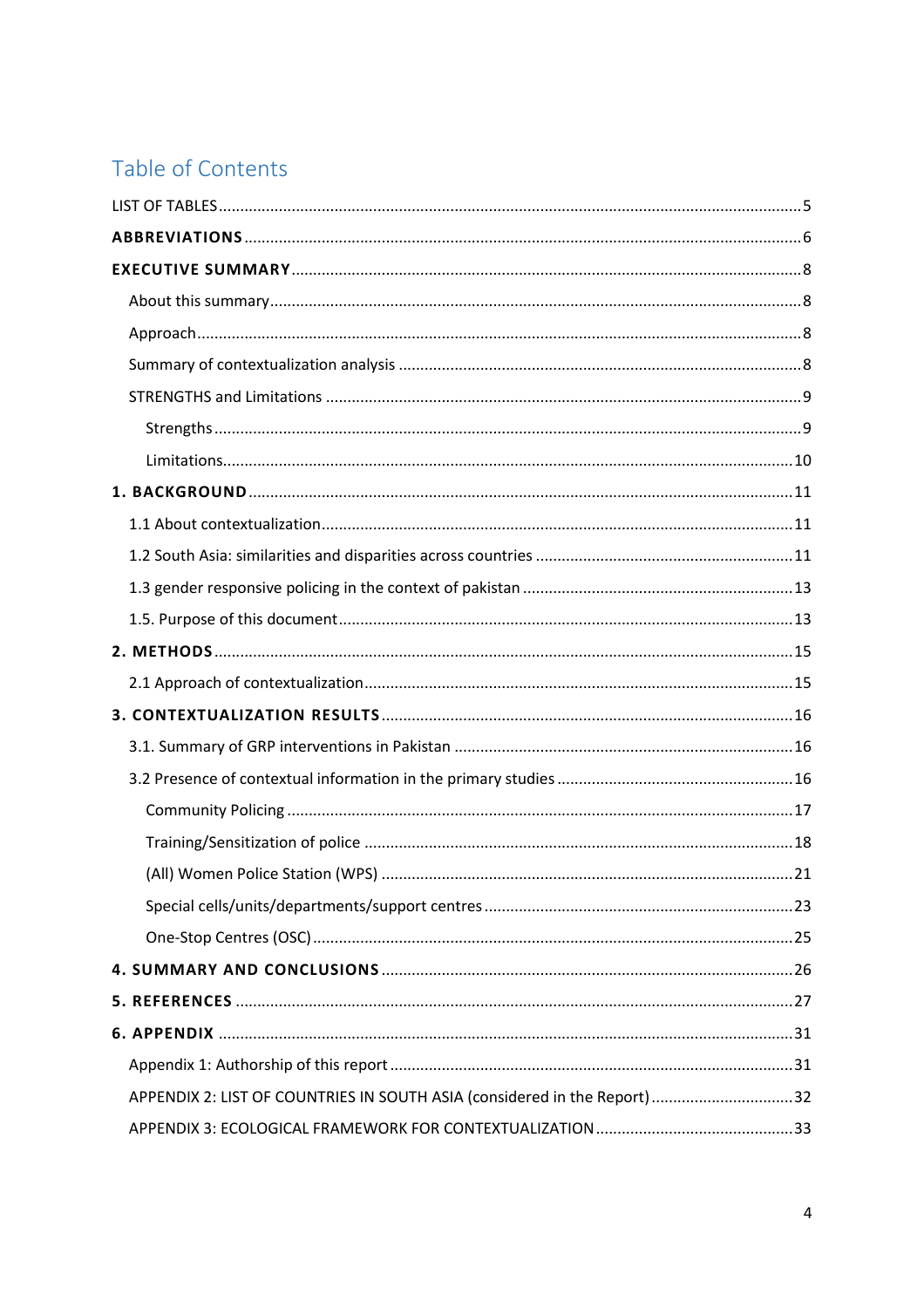# <span id="page-4-0"></span>LIST OF TABLES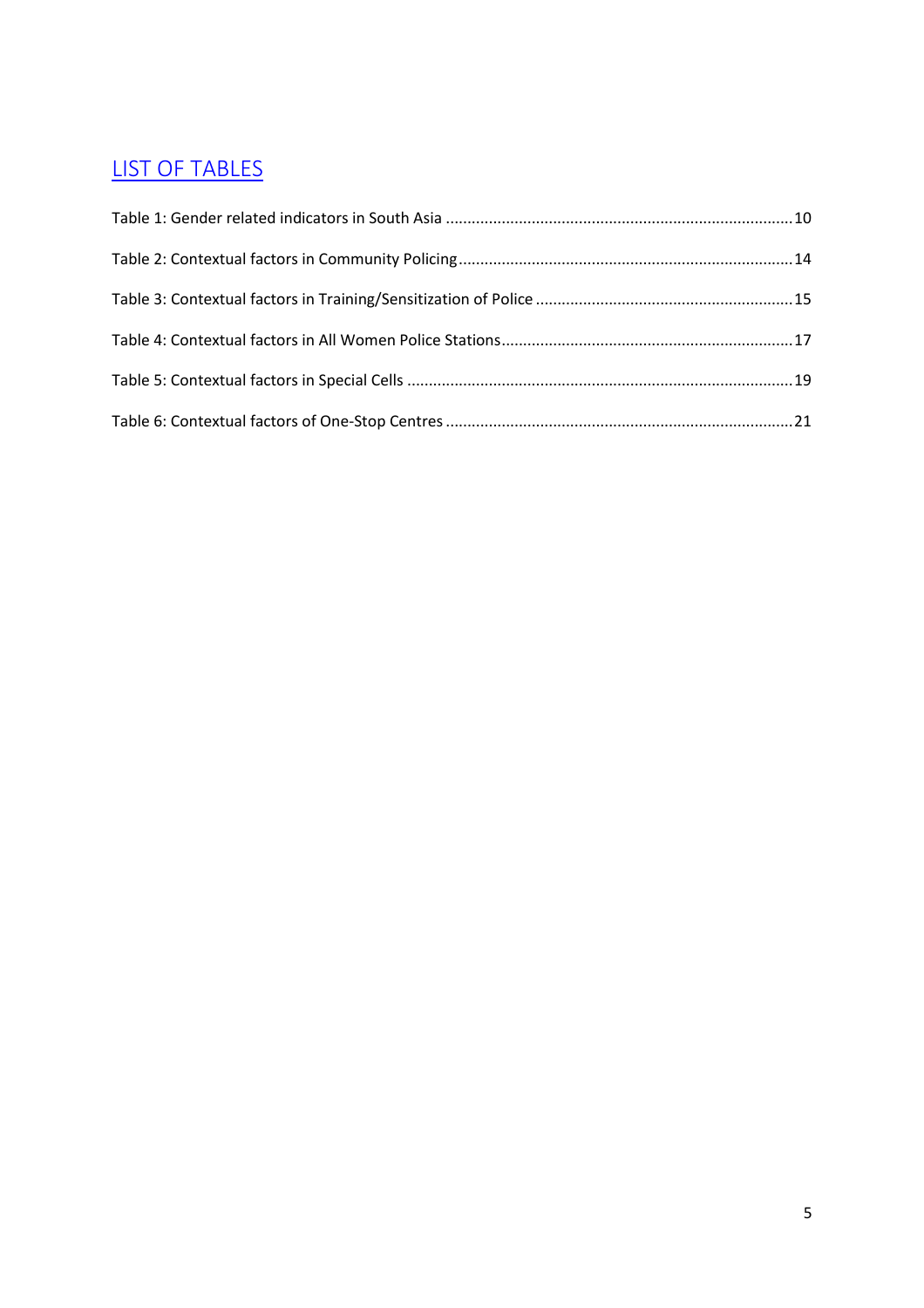## <span id="page-5-0"></span>**ABBREVIATIONS**

| AGM:         | <b>Advisory Group Members</b>                                            |
|--------------|--------------------------------------------------------------------------|
| ASAZA:       | A Safer Zambia                                                           |
| AWPS:        | All Women Police Stations                                                |
| CHRI:        | Commonwealth Human Rights Initiative                                     |
| CRC:         | Coordinated Response centre                                              |
| DEAM:        | Delegacias Especializadas de Atendimento das Mulheres                    |
| DFID:        | Department for International Development, UK                             |
| EC:          | <b>Emergency Contraception</b>                                           |
| EPPI-Centre: | Evidence for Policy and Practice Information and Coordinating Centre, UK |
| FATA:        | Federally Administered Tribal Areas                                      |
| FSW:         | <b>Female Sex Workers</b>                                                |
| GBV:         | <b>Gender Based Violence</b>                                             |
| GDI:         | Gender Development Index                                                 |
| GEM:         | <b>Gender Empowerment Measure</b>                                        |
| GII:         | Gender Inequality Index                                                  |
| GRP:         | <b>Gender Responsive Policing</b>                                        |
| HIV:         | Human Immunodeficiency Virus                                             |
| JSP:         | Janamaithri Suraksha Project, Kerala                                     |
| KPK:         | Khyber Pakhtunkhwa                                                       |
| LMICs:       | Low and Middle Income Countries                                          |
| NGOs:        | Non-Governmental Organizations                                           |
| NIPSA:       | Network for Improved Policing in South Asia                              |
| NPB:         | National Police Bureau, Pakistan                                         |
| OSC:         | One-Stop Centre                                                          |
| PHESA:       | Public Health Evidence South Asia                                        |
| SGBV:        | Sexual and Gender Based Violence                                         |
| SPM:         | Secretaria de Politicas para Mulheres                                    |
| TISS:        | Tata Institute of Social Sciences                                        |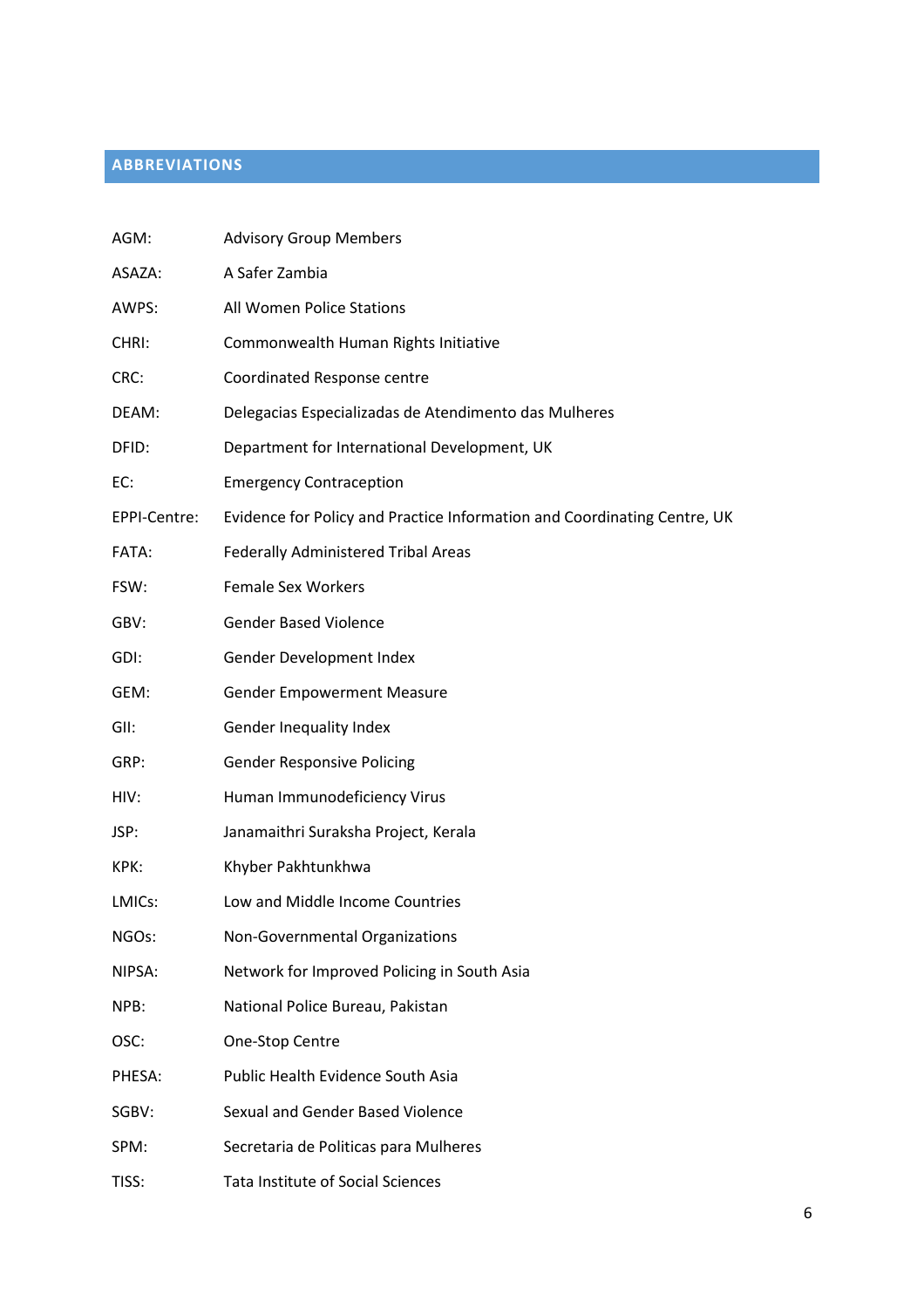- UNDP: United Nations Development Programme
- VAW: Violence against Women
- WHO: World Health Organization
- WPS: Women Police Stations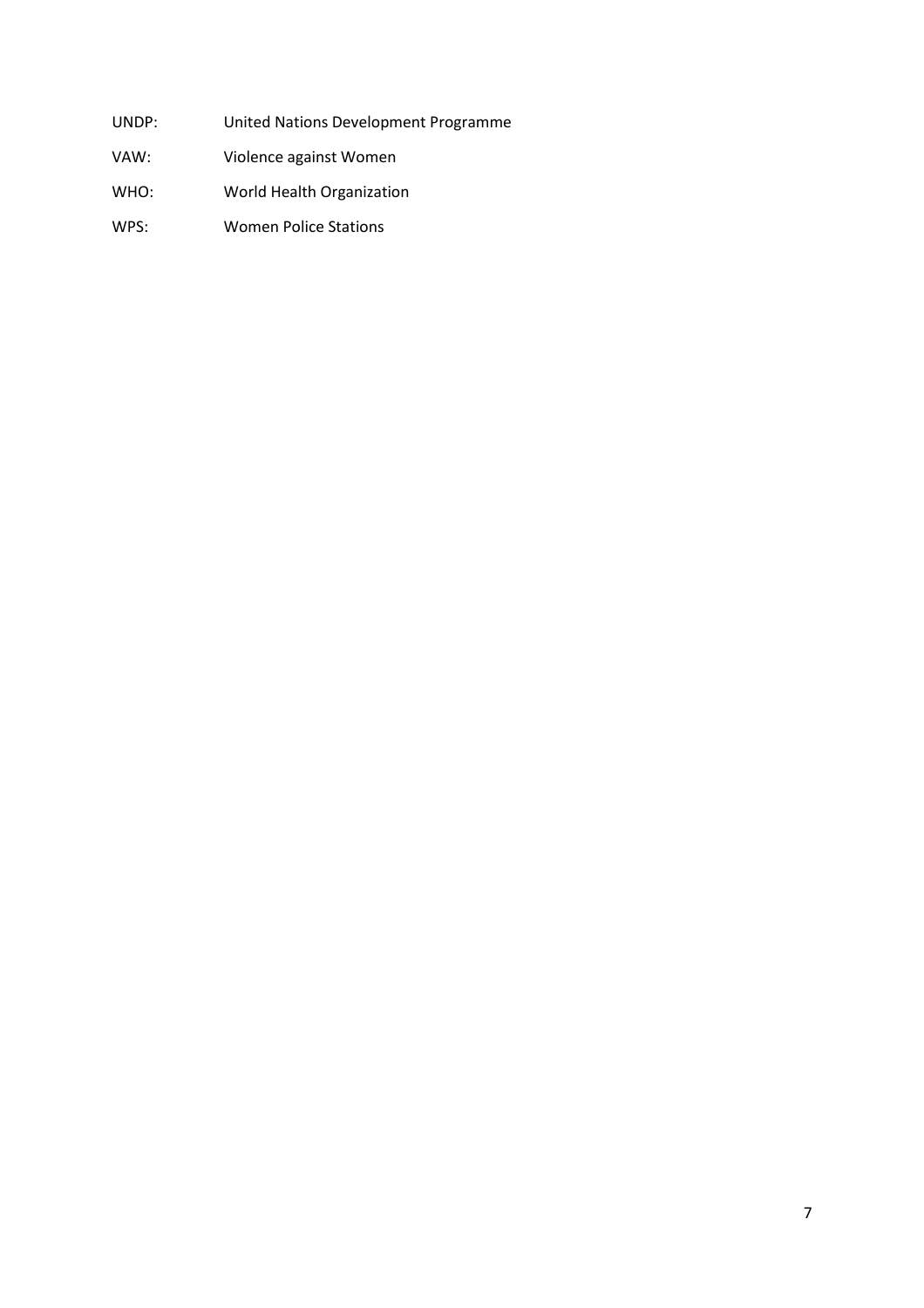#### <span id="page-7-0"></span>**EXECUTIVE SUMMARY**

All the studied interventions seem to be applicable for implementation in South Asia and Pakistan. However, the larger issue is about effective implementation of these interventions as there appear to be several implementation challenges. Incorporating components of different interventions in a program could be useful. Gender sensitization training should be part of any GRP intervention. Implementing the interventions that can increase community participation (such as community sensitization about gender based violence, increasing community-police interactions through meetings, home visits etc.) seems to be effective in the South Asian context as it is helpful in gaining the community's trust in policing which is largely lacking in the region. Women Police Stations are also found to be effective with proper training of women police personnel. In Pakistan, addressing gender related socio-cultural and religious factors are important for effective GRP interventions. Increasing the role of trained women in policing seems an important component for dealing with VAW. Attitudinal change training and involvement of community in policing services are important to increase gender responsiveness and accountability in policing services.

#### <span id="page-7-1"></span>ABOUT THIS SUMMARY

This contextualization document is designed to present findings of the review in the context of the South Asian region and specifically for Pakistan. Contextualization, broadly, is a process of assessing the feasibility and generalizability of the synthesized evidence to a specific context. However, due to lack of evidence on the effectiveness of GRP interventions, the document discusses the feasibility of different GRP intervention for South Asia and Pakistan. This document also presents our approach to contextualize the current evidence coming mainly from the evaluation of different GRP programs. Since most of the reviewed literature is from South Asia (and some from Africa), the findings of the review are applicable to the South Asian context.

#### <span id="page-7-2"></span>APPROACH

Using an ecological framework (refer to Appendix 3), we extracted the possible contextual factors from the primary studies at the level of women, family, community, institution and legal system. We included the key contextual factors particularly relevant to South Asia and Pakistan. We gathered information on other indicators which helped to provide better understanding of the background characteristics of the region and country.

#### <span id="page-7-3"></span>SUMMARY OF CONTEXTUALIZATION ANALYSIS

The effectiveness of Gender Responsive Policing interventions, which are deeply embedded in the socio-cultural milieu, are bound to be affected by the context. Therefore, the assumption underlying the process of contextualization is that: an intervention that has been shown to be effective in one setting may turn out to be effective somewhere else, supposing it can be implemented there when contextual factors are accounted for.

In this document, we present our plan and considerations to contextualize the findings coming from the systematic review (Nair N.S. et al., 2017) to the South Asia region and particularly Pakistan. To contextualize the findings, it is essential to assess if the intervention is feasible in a given setting and if the effectiveness can be generalizable. However, due to lack of information on effectiveness of the interventions, most of the discussion in the document has been restricted to the feasibility of implementing different GRP interventions in South Asia and Pakistan. Although South Asia is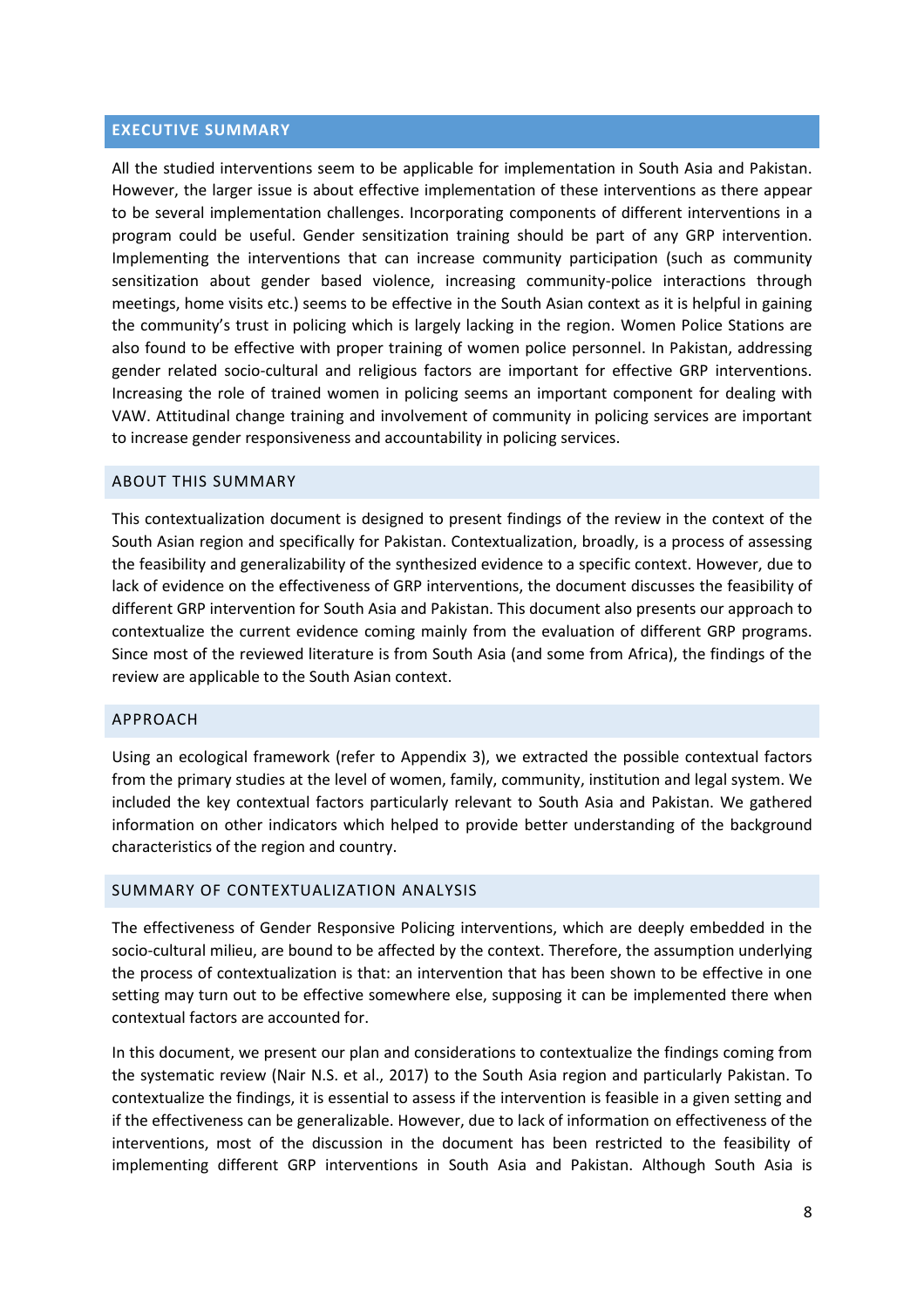geographically, socially, and politically diverse, we focused on the contextual similarities existing across the South Asian region.

The different GRP interventions that are feasible to implement in South Asia and in Pakistan are:

*Community policing:* There is evidence from South Asia, including Pakistan, about the feasibility of implementing community policing interventions and also the usefulness of it for improving gender responsiveness. Considering the overall community's lack of trust in policing services, community policing could be helpful to bridge the gap between the community and the police.

*Training and Sensitization*: Training seems to be essential for any GRP intervention. Considering that policing services are largely male dominated and that gender bias is extremely prevalent in the police system, training with a clear emphasis on attitude change is needed. Lack of seriousness about gender issues, lack of support from seniors and need for continuous follow-up are some of the barriers for training to be an effective GRP intervention.

*(All) Women Police Stations:* Women police stations have been established in South Asia and other parts of the world and have increased reporting of GBV cases and also increased the satisfaction of GBV survivors. However, it needs to be highlighted that it is important that women police in WPS also receive gender sensitization training in order to provide better services.

*Special police units/cells:* There is evidence of feasibility of establishing special police units/ cells in South Asia region and the intervention has been accepted by people and increased the level of reporting of GBV cases. Most often, special units are situated within the police station and hence efforts are required to make the community aware of them and to address the stigma associated with visiting a police station.

*One Stop Centres:* The evidence for one stop centres mainly comes from Africa. However, the intervention could also be feasible in South Asia and in Pakistan. Providing services related to justice, health, psycho-social support at one centre could be beneficial for women. However, accessibility and availability of services and infrastructure would be important in ensuring its impact.

South Asia has a number of contextual similarities that makes the GRP interventions applicable across all the countries. Further, most of the reviewed literature is from South Asia (and some from Africa). Hence the findings of the review are applicable to the South Asian context.

In Pakistan Gender Responsive Policing is influenced by various factors including sociocultural factors, gender disparities, religious factors and infrastructural availability. These factors play an important role in the type of interventions that are being implemented and how it is received by all the stakeholders involved. In Pakistan, increasing the role of women in policing seems an important component for dealing with VAW. Attitudinal change training and involvement of community in policing services are important to increase gender responsiveness and accountability in policing services.

#### <span id="page-8-1"></span><span id="page-8-0"></span>STRENGTHS AND LIMITATIONS

#### **STRENGTHS**

This contextual analysis summarizes the best available evidence regarding the effectiveness of gender responsive policing interventions in South Asian context, specifically for Pakistan. It will help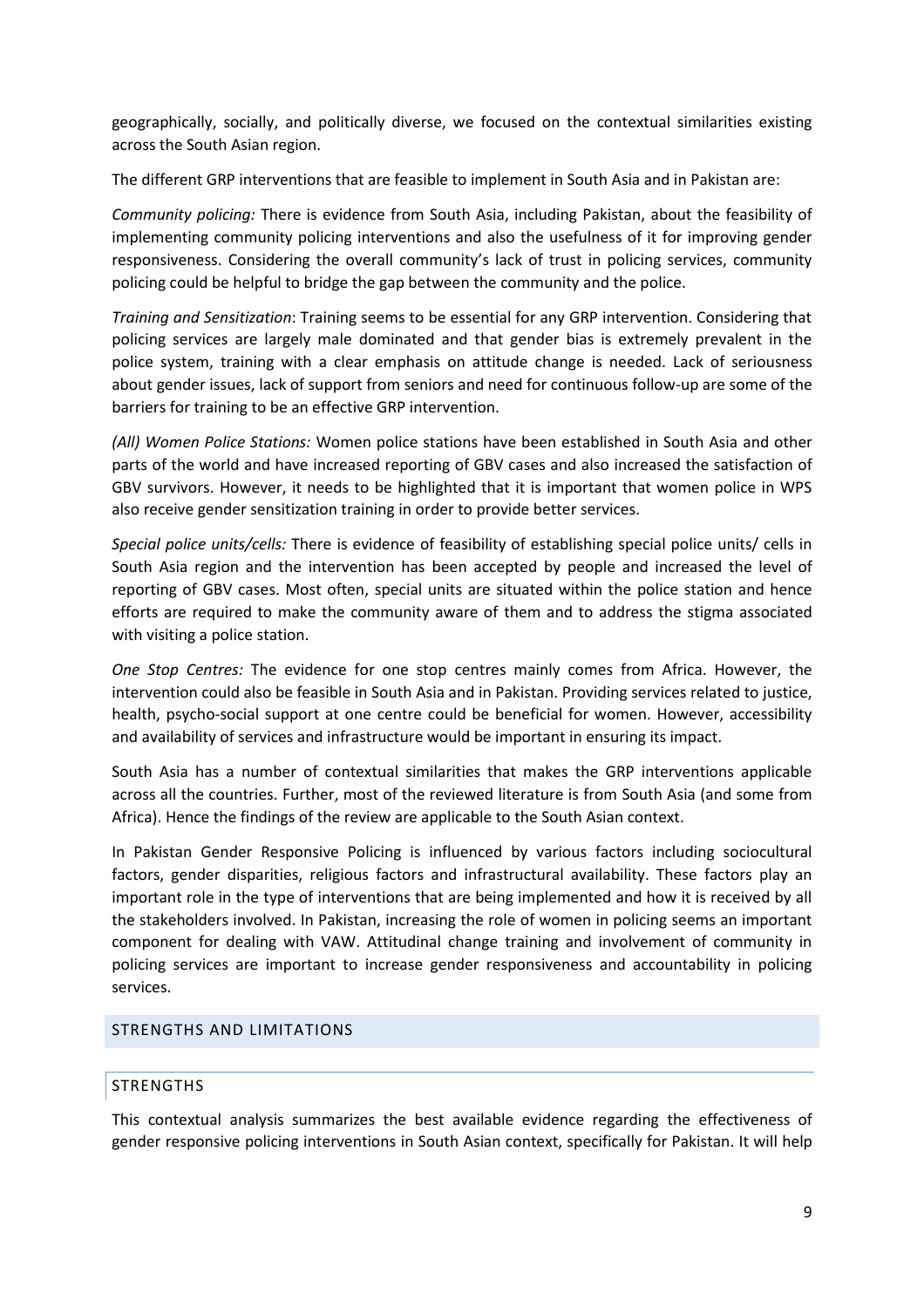practitioners and policy makers in making decisions about the feasibility of different GRP interventions.

## <span id="page-9-0"></span>LIMITATIONS

Due to lack of reliable information on the effectiveness of GRP interventions, it was difficult to comment on the generalizability of different GRP interventions for South Asia and Pakistan.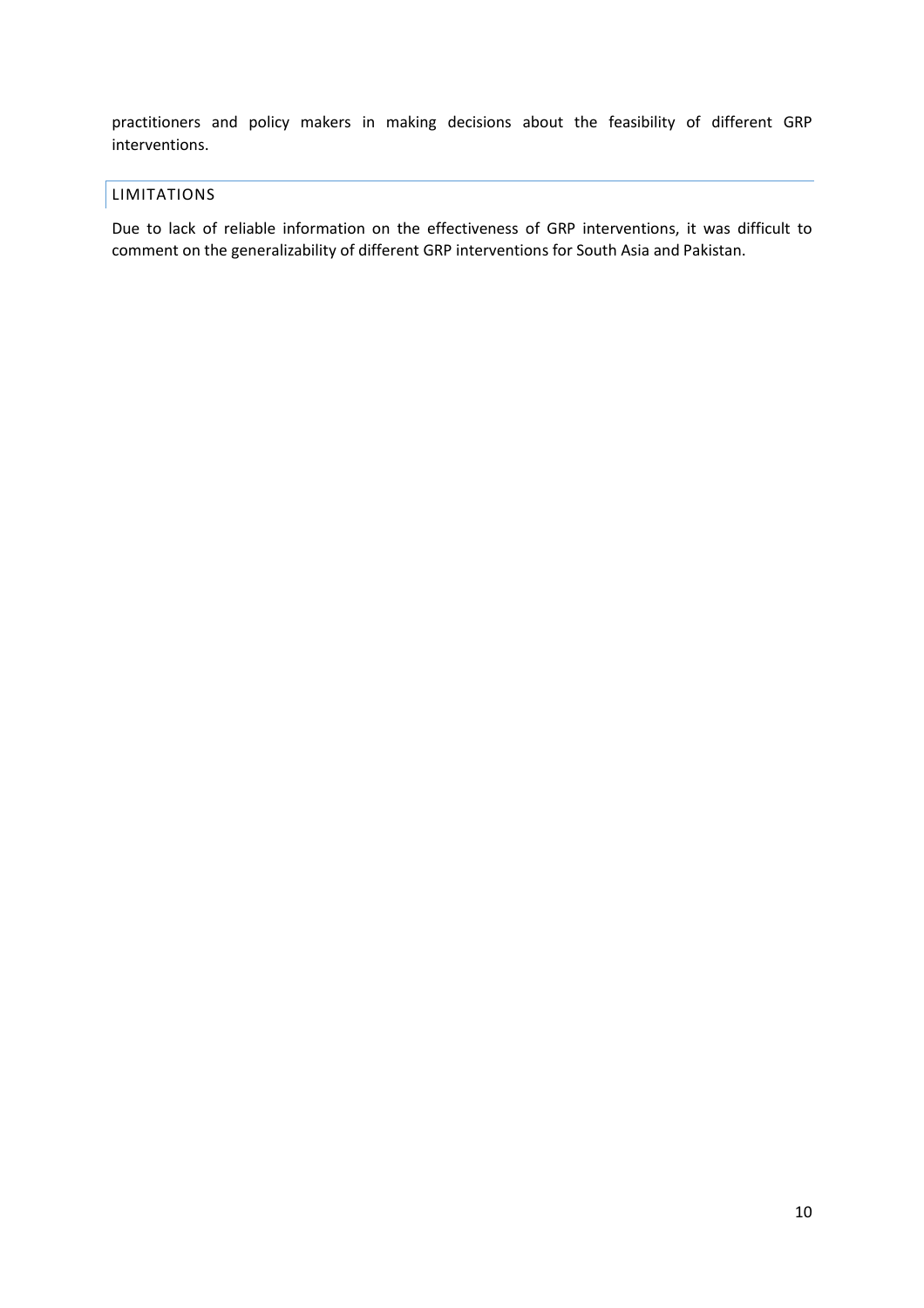#### <span id="page-10-1"></span><span id="page-10-0"></span>1.1 ABOUT CONTEXTUALIZATION

The systematic review reported the synthesis of literature from low and middle income countries on design, implementation and effectiveness of different gender responsive policing interventions. However the implementation and effectiveness of GRP interventions are strongly embedded within the sociocultural, political, economic and environmental settings. Applicability and transferability are two important concepts that are addressed in the process of contextualization. *Applicability* (or feasibility) refers to whether the intervention process could be implemented in the desired local setting, irrespective of whether it will be effective or not in that setting. The leading question for policy-makers is: *Is it possible or feasible to run a particular intervention in this local setting?* (Wang et al., 2006). *Transferability* (or generalizability) comes after applicability and deals with effectiveness. The leading question for policy-makers is: supposing there were conditions for implementing the intervention in local setting, *can it achieve the same effectiveness as it did in the study settings?* (Wang et al., 2006).

This document aims to contextualize the findings of the systematic review to South Asia and particularly to Pakistan. While the contextualization process involves applicability and transferability, due to lack of evidence on the effectiveness of GRP interventions, the contextualization document would mainly focus on the applicability of GRP interventions to South Asia and particularly to Pakistan.

#### <span id="page-10-2"></span>1.2 SOUTH ASIA: SIMILARITIES AND DISPARITIES ACROSS COUNTRIES

The countries considered in South Asia are Pakistan, Afghanistan, Maldives, India, Nepal, Myanmar and Bangladesh and the table below (see Table 1) provides information on various indicators that show the composition of the police force and some gender-based indicators that show the position of South Asia in terms of gender equality/inequality. India and Pakistan Pakistan have the highest populations among the six countries. Within the region, Maldives has highest police to population ratio. The percentage of women in police services with respect to total police force is highest in Maldives (9.31%) and lowest in Pakistan (0.64%).

To understand the situation of gender disparities, various gender based indicators are routinely calculated. The Gender Inequality Index (GII) (Human Development Data, 2017) is basically an indicator that measures to what extent women must catch up with men and how much disparities exist. Larger value indicates more gender inequality. South Asia as a region stands with the value 0.520 according to data of 2016, which is comparatively high to the global scenario (0.443). But among the South Asian countries, Afghanistan has the highest inequality (GII-0.667) and Maldives has the lowest (GII- 0.312). Other countries are close to the South Asian average. Gender Development Index (GDI) (Human Development Data, 2017) is another indicator which measures the differences between male and female achievements in terms of education, health and command over economic resources. The higher value of GDI indicates better gender development. The South Asian region has the value of 0.822 which is lower than the value for developing countries in general. Within South Asia, Bangladesh, Maldives, Myanmar and Nepal have better gender development compared to Afghanistan, India and Pakistan.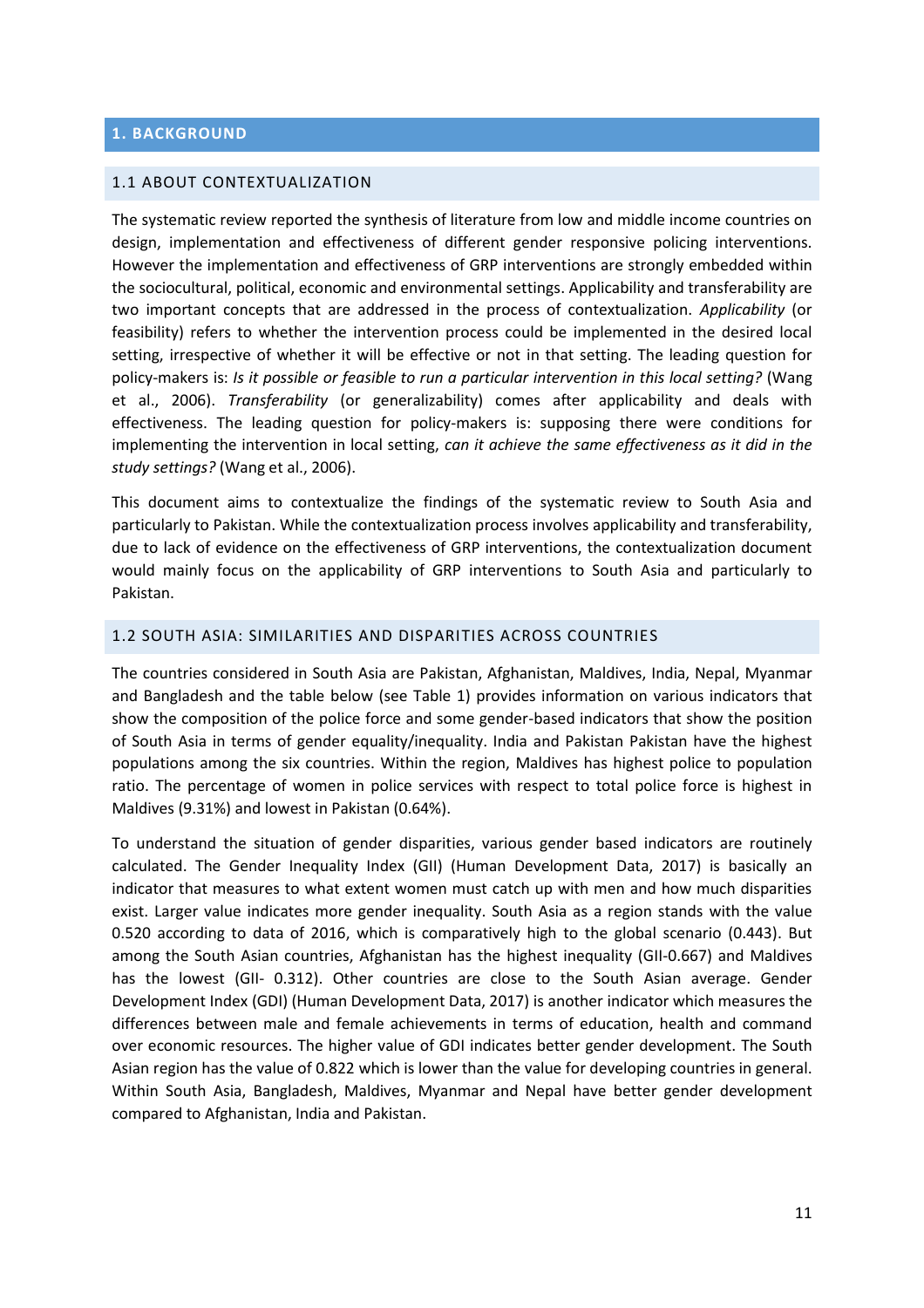| <b>Indicator</b>                                                        | <b>Pakistan</b>  | <b>India</b>        | <b>Bangladesh</b>   | <b>Maldives</b> | <b>Nepal</b>     | <b>Afghanistan</b>               | <b>Myanmar</b>         |
|-------------------------------------------------------------------------|------------------|---------------------|---------------------|-----------------|------------------|----------------------------------|------------------------|
| <b>Total</b><br>population<br>(2015, in<br>thousands)<br>##             | 188,924.87       | 1,311,050.53        | 160,995.64          | 409.16          | 28,513.70        | 32,526.56                        | 53,897.15              |
| <b>Police-</b><br>population ratio                                      | $1:304*$         | $1:568**$           | $1:1073$ **         | $1:100**$       | 1:391            | <b>NA</b>                        | 1:750<br>(as of 2012)  |
| <b>Number of</b><br>police stations<br>**                               | 1,392            | 14,185              | 629                 | 77              | <b>NA</b>        | <b>NA</b>                        | <b>NA</b>              |
| <b>Strength of</b><br><b>Police</b><br>$* *$                            | 575,000          | 17,22,786           | 154,208             | 3,683           | 67,693           | 68,000<br>(as of 2009)           | 80,000<br>(as of 2012) |
| <b>Number of</b><br>police women<br>$(%) **$                            | 3,700<br>(0.64%) | 1,05,325<br>(6.11%) | 6,853<br>$(4.44\%)$ | 343<br>(9.31%)  | 4,525<br>(6.68%) | 1,690<br>(2.48%)<br>(as of 2014) | Na                     |
| <b>Gender</b><br><b>Development</b><br>Index ###                        | 0.742            | 0.819               | 0.927               | 0.937           | 0.925            | 0.609                            | <b>NA</b>              |
| <b>Gender</b><br><b>Inequality Index</b><br>###                         | 0.546            | 0.530               | 0.520               | 0.312           | 0.497            | 0.667                            | 0.374                  |
| <b>Gender</b><br><b>Empowerment</b><br><b>Measure (as of</b><br>2008) # | 0.337            | 0.497               | 0.379               | <b>NA</b>       | 0.351            | <b>NA</b>                        | <b>NA</b>              |
| <b>Inequality in</b><br>education ###                                   | 44.4%            | 39.4%               | 37.3%               | 40%             | 43.9%            | 44.8%                            | 19.4%                  |

#### <span id="page-11-0"></span>**Table 1: Gender related indicators in South Asia (Data of 2016)**

NA- Not Available

**Sources:**\* Network for Improved Policing in South Asia. (2017). Nipsa.in. Retrieved 25 May 2017, from [http://www.nipsa.in/.](http://www.nipsa.in/) \*\* Gilmore, A., Srivastava, D., Daruwala, M., & Prasad, D. (2015) Rough roads to equality (1st ed.). <sup>#</sup> UNDP. (2008). Gender Empowerment Measure (GEM), 330–333. <sup>##</sup> Population, total. (2017). The World Bank. Retrieved 24 May 2017, from:<http://data.worldbank.org/indicator/SP.POP.TOTL> ### Human Development Data (1990-2015) | Human Development Reports. (2017). Hdr.undp.org. Retrieved 25 May 2017, from<http://hdr.undp.org/en/data>

Strength of police Afghanistan [Source: [https://www.usip.org/sites/default/files/afghanistan\\_police.pdf \]](https://www.usip.org/sites/default/files/afghanistan_police.pdf)

Number of policewomen Afghanistan [source:

<http://www.undp.org/content/undp/en/home/ourwork/ourstories/afghan-women-join-police-force.html> ]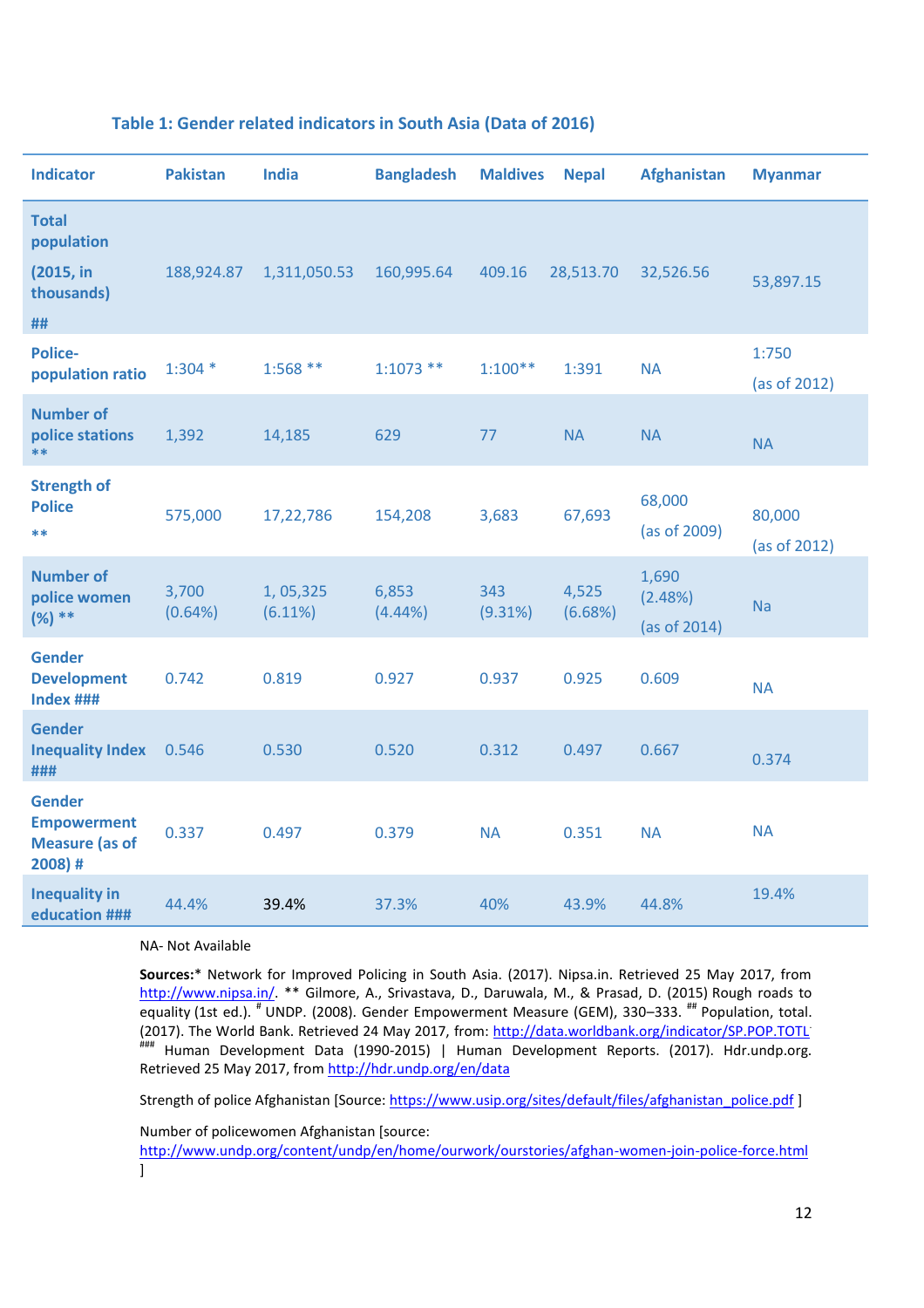Number of police women, Nepal [Source: [https://cid.nepalpolice.gov.np/index.php/cid-wings/women](https://cid.nepalpolice.gov.np/index.php/cid-wings/women-children-service-directorate)[children-service-directorate](https://cid.nepalpolice.gov.np/index.php/cid-wings/women-children-service-directorate) ]

The Gender Empowerment Measure (UNDP, 2008) is an indicator that captures gender inequality in three key areas: the extent of women's political participation and decision-making; economic participation and decision-making power; and the power exerted by women over economic resources. The scores of the South Asian countries are all low in comparison to the global scenario.

The indicators show that the South Asian countries are still falling behind in terms of gender equality and that much is required to be done for the holistic betterment of women's lives.

#### <span id="page-12-0"></span>1.3 GENDER RESPONSIVE POLICING IN THE CONTEXT OF PAKISTAN

Many sociocultural factors that put women at increased risk of violence are similar across South Asia, such as a patriarchy, male dominated police system, lack of trust in police, lack of representation of women in public life and lack of political will to address the issue of gender discrimination and gender-based violence. However, there are certain contextual factors that need to be considered while interpreting the usefulness of GRP interventions to Pakistan.

- 1. Under the 1973 Constitutional framework, policing is treated as a provincial subject in Pakistan. Each of its four provinces – Baluchistan, Khyber Pakhtunkhwa, Punjab and Sindh – has its own civilian police force with jurisdiction extending only to their own territory. Additionally, the Islamabad Capital Territory also has its own civilian police force. ("Police Reforms : Pakistan͟, 2016)
- 2. Strong presence of informal justice system, which is mostly represented by locally respected citizens (who are not politicians) and religious leaders in some parts of Pakistan (Shinwari, 2015)
- 3. People have less trust of the police. According to a recent survey 61% Pakistanis claim to have little or no trust in police (Gallup Pakistan, 2016, [http://gallup.com.pk/wp](http://gallup.com.pk/wp-content/uploads/2016/04/19-April-2016-English1.pdf)[content/uploads/2016/04/19-April-2016-English1.pdf\)](http://gallup.com.pk/wp-content/uploads/2016/04/19-April-2016-English1.pdf)
- 4. There are more challenges faced in conflict zones such as Federally Administered Tribal Areas (FATA) and Khyber Pakhtunkhwa (KPK)(International Crisis Group, 2015).
- 5. Domestic violence is not considered a crime in Pakistan, which results in poor institutional response from legal and justice systems (Khan, A.N (n.d)).
- 6. There is a huge gender gap in policing, with one of the lowest proportions of women in police in South Asia.
- 7. There is increasing recognition to address gender responsiveness in policing services in Pakistan. Some gender sensitization reforms such as establishing women police stations, recruiting women police, introducing new legislations for protection of women, gender sensitisation training for police have been carried out in Pakistan (Sethi,2016)

#### <span id="page-12-1"></span>1.4 PURPOSE OF THIS DOCUMENT

The contextualization document describes the process through which the findings of the systematic review (Nair N.S. et al., 2017) are interpreted within the context of South Asia and particularly for Pakistan. Considering that there is currently a lack of evidence on the effectiveness of GRP interventions, contextual understanding of factors related to GRP would provide policy makers better insights on the issues of feasibility of different GRP interventions for Pakistan.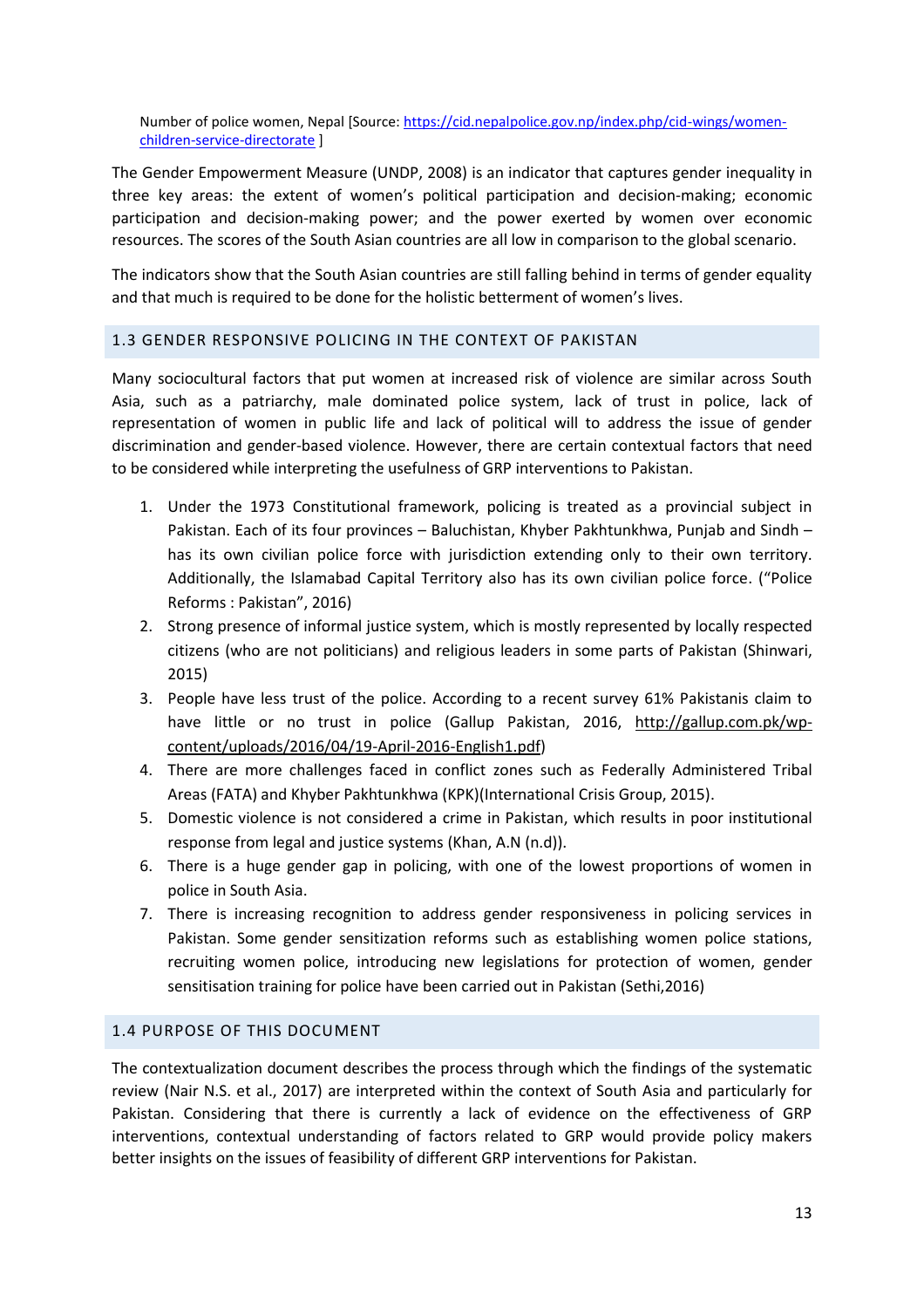## <span id="page-13-0"></span>**2. METHODS**

#### <span id="page-13-1"></span>2.1 APPROACH OF CONTEXTUALIZATION

We look at contextualization as a process that starts from the very beginning of the project and not just an analytical exercise starting after the findings of the review are known. The important components of this process of contextualization are:

- 1. We adopted the ecological model (refer to Appendix 3) to identify contextual factors at different levels such as women, family, community, institution and legal system. In the framework proposed in this review, which mainly looks at the gender responsiveness within the policing services, we have included the legal system as a separate domain which includes 1) the legal provisions for protecting the rights of women and 2) implementation of the laws related to VAW. While contextualising the findings of GRP interventions to South Asian context, certain important aspects were considered which are specific to provision and utilization of policing services, such as implementation of the law, transparency in policing services, social stigma attached with accessing policing services, gender inequality and the importance given to women's freedom in the society etc.
- 2. We extracted data on contextual factors from the 36 primary studies included in the systematic review.
- 3. We searched for additional literature on South Asia and Pakistan to understand the broader context with respect to gender and policing.
- 4. Based on the available contextual information we propose our considerations for applicability of gender responsive policing interventions to South Asia particularly to Pakistan.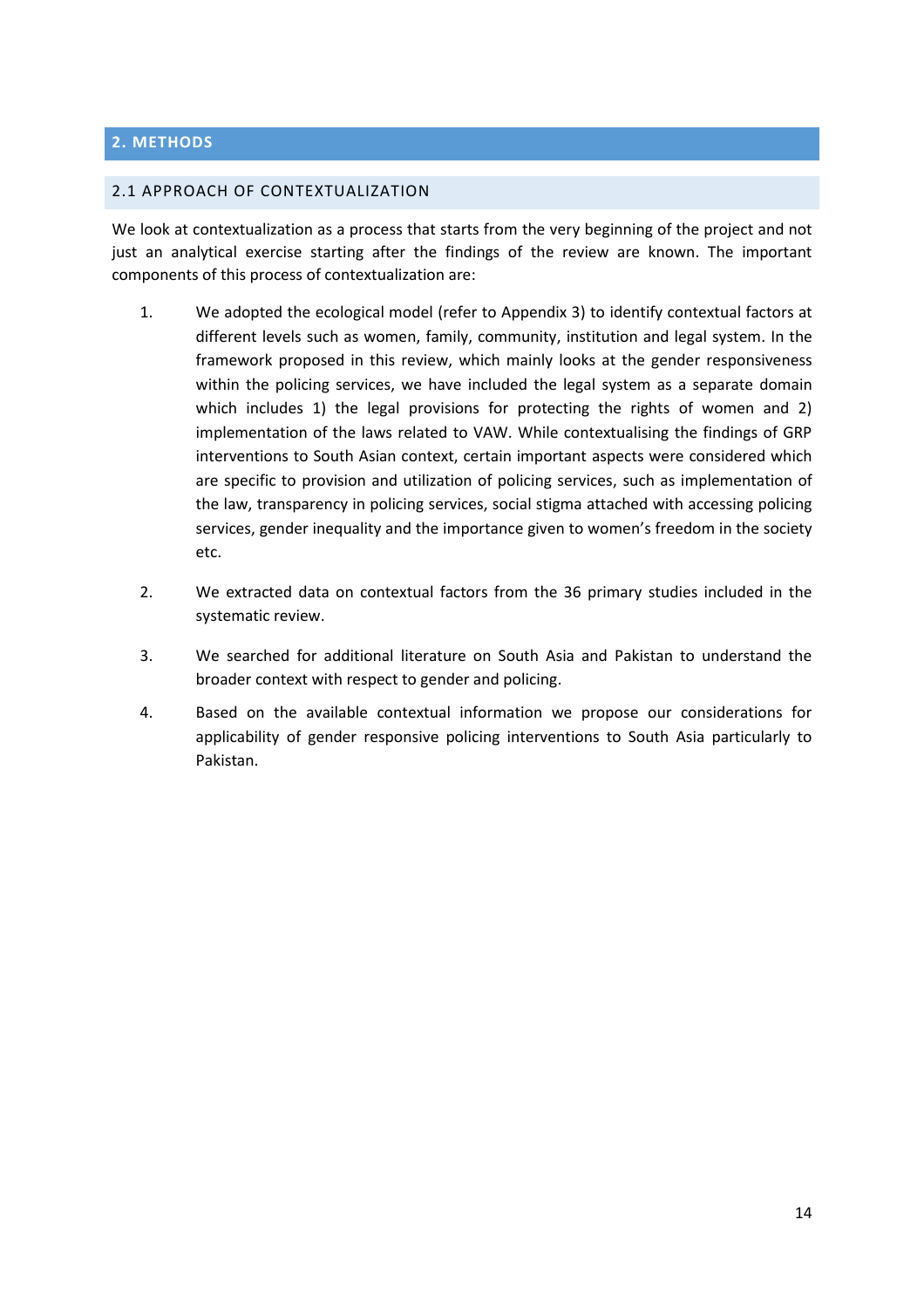## <span id="page-14-0"></span>**3. CONTEXTUALIZATION RESULTS**

#### <span id="page-14-1"></span>3.1 SUMMARY OF GRP INTERVENTIONS IN PAKISTAN

There are two papers from a single program in Pakistan called Rabta by an NGO Rozan. One report titled ͞*Building bridges, A community-police initiative"* describes the community policing initiative focused on training (gender sensitization, training the trainers, training the police), self-awareness, life skills, sensitization to gender issues and awareness of crimes against women and children. The paper reported the evaluation of the training programmes and workshops. The other paper by Khalique, 2011, titled ͚*Evaluation Report, Rabta Program, Rozan'* **primarily** describes the evaluation of training component of Rabta program. The attitudinal change workshop designed and implemented in this program proved to be effective in creating awareness among police personal about gender issues and how to deal with them. It was found that this intervention brought about an enhanced knowledge, gender sensitization and better institutional response among both male and female police. They also had a training of the trainer program which proved to be effective. However, the program evaluation also reported several challenges such as religious and sociocultural beliefs, that violence is a family matter and lack of sustained support (human and financial resources) and regular follow up of the program.

While only two GRP interventions coming from a single program in Pakistan were included in the systematic review, there is some mention of other interventions being implemented in Pakistan which lacked detailed explanation about the intervention and its evaluation. Since they did not fulfil the eligibility criteria, they were not included in the main report but are considered while contextualizing the findings.

It appears that there are efforts to establish all Women Police Stations (WPS) in Pakistan as a GRP intervention. As mentioned on the website of the Network for Improved Policing in South Asia (NIPSA), Women Police Stations were introduced to reduce gender disparity in policing in Pakistan (NIPSA, 2013). Recruiting more women in policing services also seems to be one of the GRP interventions adopted in Pakistan. However, currently representation of women in police is very low. There are major reservations within society and the police fraternity about including women in police services (Commonwealth Human Rights Initiative, 2010). Some reports, however, suggest that attitudes are slowly changing among the male police and they are becoming more welcoming about women joining the police force (Dhar et al., 2015). Increasing the role of women in policing seems an important component for dealing with VAW in Pakistan. (Levine, 2015).

While there appear to be some efforts to increase gender responsiveness in policing in Pakistan, there are a lot of challenges and barriers that were encountered in the implementation. It appears that there is a considerable section of society that does not believe that policing is a respectable occupation for women, meaning they become victims of abuse themselves from society and from their male counterparts (NIPSA, 2013). Women themselves prefer not to join the police force because there is a lack of women friendly infrastructure. Women always seemed to lag behind because they were rarely involved in the decision-making process (Pancio, 2014).

Overall, for effective GRP interventions, addressing sociocultural and religious beliefs about gender role, male bias towards women, low participation of women in policing, and lack of community police interaction seems important.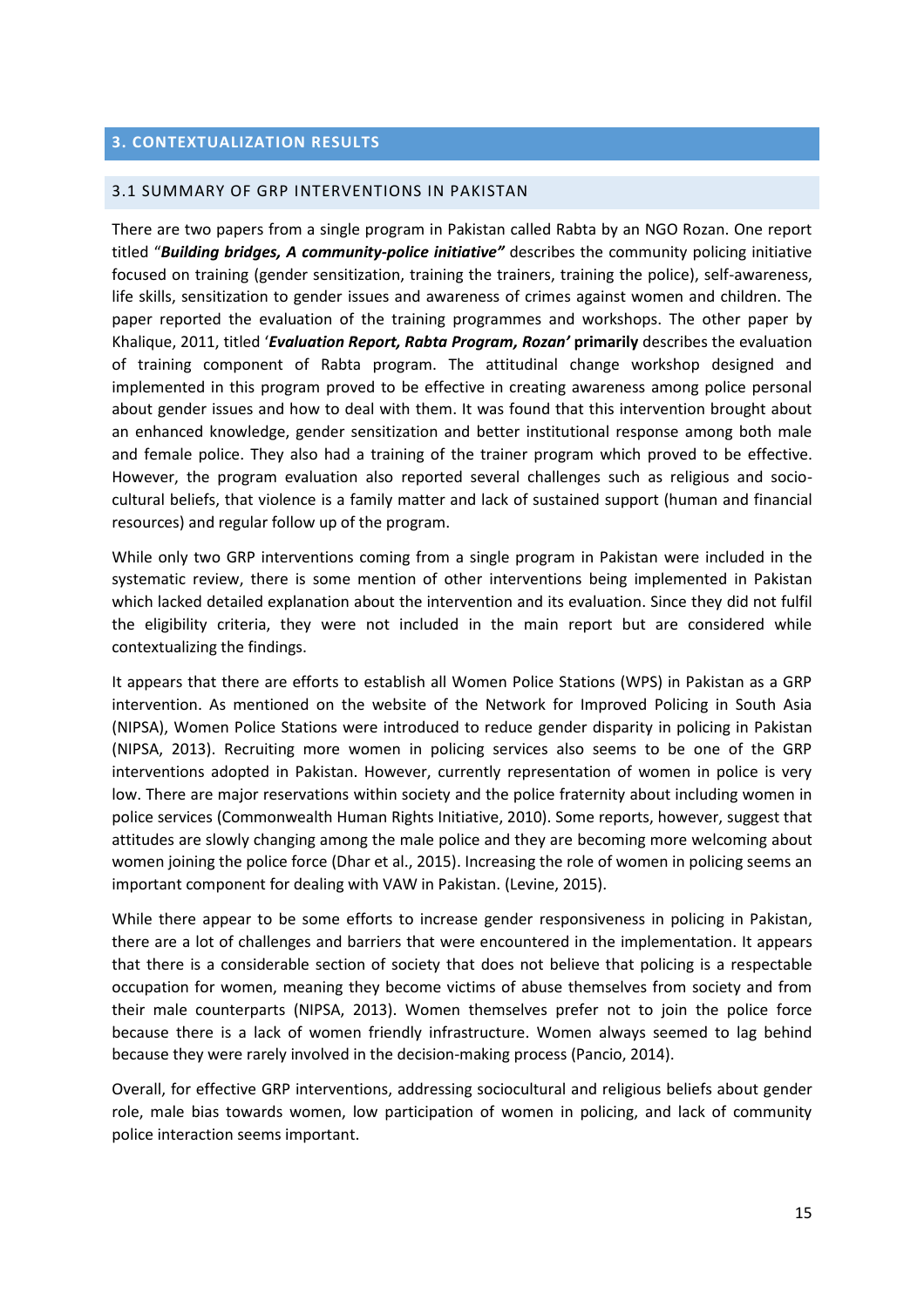#### <span id="page-15-0"></span>3.2 PRESENCE OF CONTEXTUAL INFORMATION IN THE PRIMARY STUDIES

Using the ecological framework as a base, contextual information was extracted from the primary studies reviewed and is presented as per the different GRP interventions.

## <span id="page-15-1"></span>COMMUNITY POLICING

l

Community policing is a philosophy as well as an organizational strategy which emphasizes close participation of community in policing work. Community policing as a primary intervention is described by 13 papers (George et al., 2013; RCSS, 2010; RCSS, 2011(a; b ; c; d; e; f; g; h; i; j) $^1$ , Rozan , 2001). From these, 12 papers were from a single project "Janamaithri Suraksha Project" (JSP) in the state of Kerala, India and one paper was from Pakistan (Rabta program, Rozan). While the JSP in India was a comprehensive program to cover crimes in general, including violence against women, the program in Pakistan was specific to addressing violence against women and had a strong component of training police personnel along with engaging the community. Contextual factors mentioned in all the 12 papers from JSP (George et al, 2013; RCSS, 2010; RCSS, 2011(a; b ; c; d; e; f; g; h; i; j)) in India were similar and hence were clubbed together and are presented in the table below.

| Author                                                                                  | Country | Women                   | Family                                                                                                                                                                                               | Community                                                                                                                                                                                                                                                                   | <b>Institutions</b>                                                                                                                                                                                                                                                                 | Legal<br>systems |
|-----------------------------------------------------------------------------------------|---------|-------------------------|------------------------------------------------------------------------------------------------------------------------------------------------------------------------------------------------------|-----------------------------------------------------------------------------------------------------------------------------------------------------------------------------------------------------------------------------------------------------------------------------|-------------------------------------------------------------------------------------------------------------------------------------------------------------------------------------------------------------------------------------------------------------------------------------|------------------|
| Janamaithri<br>Community<br>policing<br>project in<br>India (All<br>papers<br>combined) | India   | <b>Not</b><br>reported. | Beat officers<br>personally<br>visited the<br>households.<br>Specific efforts<br>to increase<br>communication<br>with children<br>and participate<br>in community<br>hygiene/cleanli<br>ness drives. | Establishment of a<br>committee<br>represented by<br>respectable citizens<br>(10-25 members),<br>Ensuring<br>representation of<br>women and<br>marginalized caste<br>and tribes; Special<br>centres to help people<br>know about the<br>project and interact<br>with police | Local area of<br>around 500<br>houses and not<br>exceeding 3<br>square<br>kilometers as<br>'beat unit'. Beat<br>office expected<br>to be in constant<br>touch with the<br>community.<br>Women police<br>officers (assistant<br>beat officer) to<br>address<br>problems of<br>women. | Not<br>reported  |

## <span id="page-15-2"></span>**Table 2: Contextual factors in Community Policing**

<sup>&</sup>lt;sup>1</sup> The alphabets a,b,c,d,e,f,g,h,i,j are given to identify and distinguish the papers of JSP in references.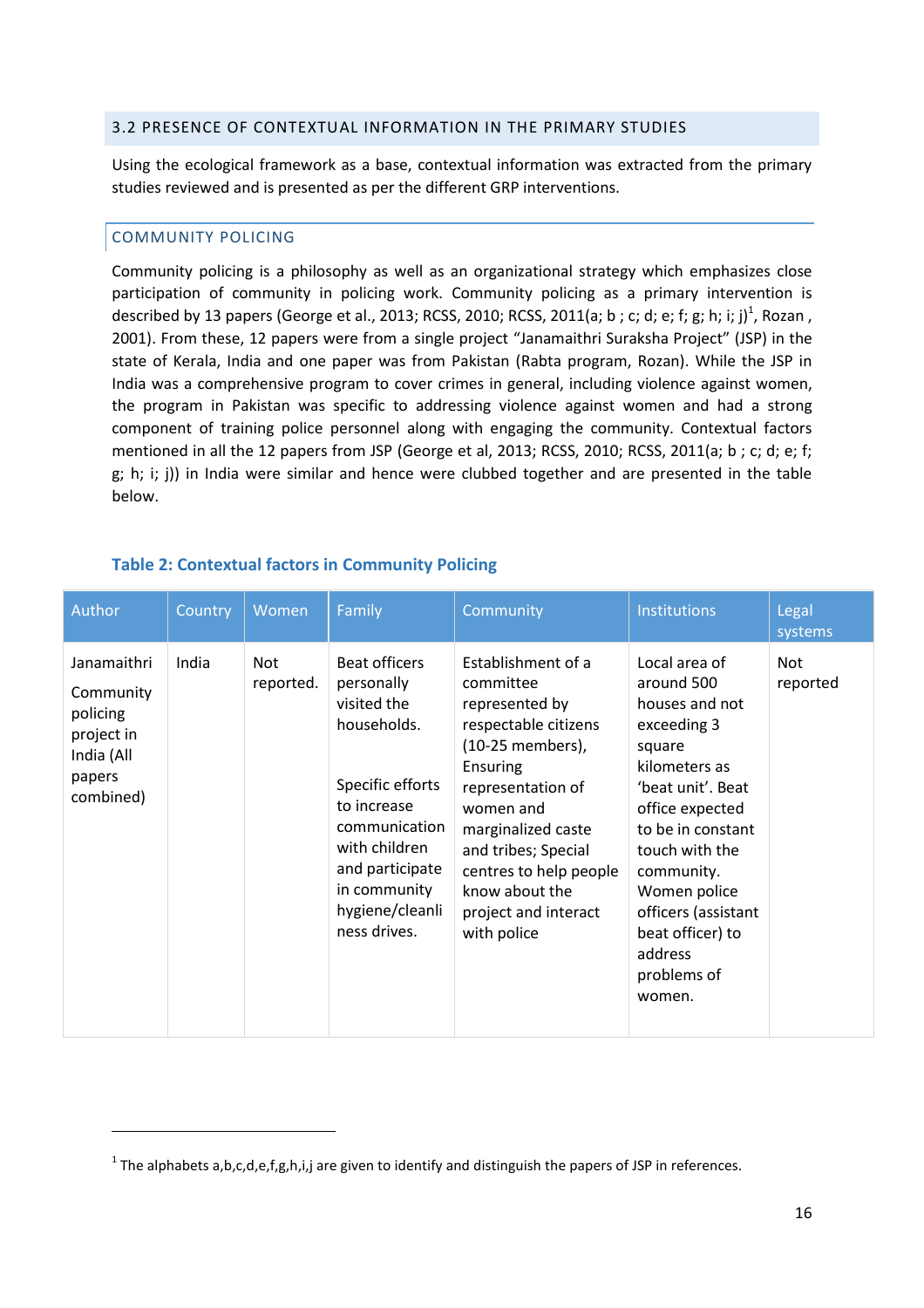| Khalique<br>(2011) | Pakistan | Not<br>reported | Not reported | Community police<br>interactions through<br>seminars, trainings<br>and small group<br>meetings. | Institutionalizatio<br>n of attitudinal<br>change module<br>(ACM), a training<br>module for police<br>personnel;<br>Involvement of<br>Civil Society<br>organization that<br>can stay resilient<br>in its endeavor<br>and ensure the | An advocacy<br>programme<br>to influence<br>policy &<br>decision-<br>making to<br>work in<br>tandem<br>with the<br>training<br>programme |
|--------------------|----------|-----------------|--------------|-------------------------------------------------------------------------------------------------|-------------------------------------------------------------------------------------------------------------------------------------------------------------------------------------------------------------------------------------|------------------------------------------------------------------------------------------------------------------------------------------|
|                    |          |                 |              |                                                                                                 | quality of its<br>work.                                                                                                                                                                                                             |                                                                                                                                          |

Community policing program in India and Pakistan is proven to be a promising intervention to increase confidence and satisfaction among women, change the behavior and attitude of the police, reduce reluctance in approaching the police station, reduce violence in terms of eve-teasing<sup>2</sup> and increase reporting of the violence.

#### ACCEPTABILITY OF COMMUNITY POLICING INTERVENTION IN SOUTH ASIA AND PAKISTAN

The evidence for community policing comes from South Asia (India and Pakistan) and from programs that have been implemented in these places for a long period and hence are shown to be feasible to implement. There are also efforts to implement community policing interventions in other countries in South Asia such as Bangladesh, Nepal and Maldives. Collaboration with community for policing services could also result in increased transparency and accountability of services, which seems to be one of the important challenges in South Asia.

Community policing is one of the GRP interventions that not only tries to address the lack of gender sensitivity in the provision of policing services (through different efforts such as training and appointing more women police staff), but also tries to gain the trust of the community in policing services through increased community participation. Given the problem of a lack of the community's trust in policing in Pakistan, this intervention can help gain that trust and improve accountability of policing services. Considering the low representation of women in police, increasing number of women in policing while implementing community policing could be important to address the issues of VAW. Gaining community's trust is a long term process and therefore sustained resources and commitment from all the stakeholders will play important role in determining the outcome of community policing intervention.

## <span id="page-16-0"></span>TRAINING/SENSITIZATION OF POLICE

 $\overline{a}$ 

Training of police personnel seems to be a commonly used intervention for GRP and often in combination with other interventions. Five papers (Beattie et al., 2015, Punyam et al., 2012, Deloitte, 2011, UNFPA, 2008, Khalique et al., 2011) focused on training and sensitization of police

 $^{2}$  Eve teasing - The making of unwanted sexual remarks or advances by a man to a woman in a public place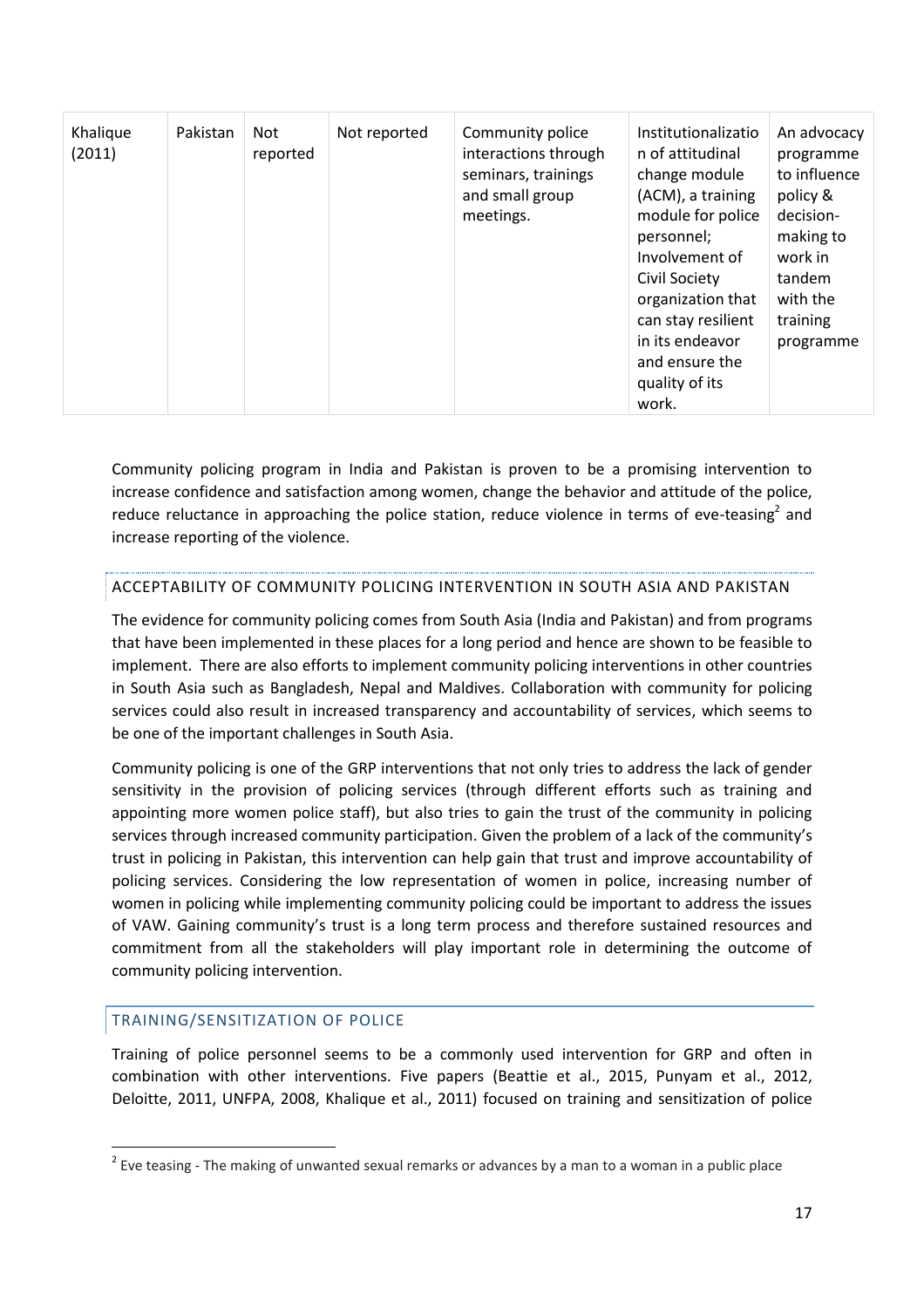personnel, two discussed training as a part of HIV prevention initiative among FSWs while the remaining three were from the programs aimed at improving GRP. Training is effective in reducing violence against female sex workers, particularly in reducing police arrests and improving fair treatment by police. Studies report that training is successful in improving knowledge, attitude and application of knowledge to handle the cases of GBV.

ACCEPTABILITY OF TRAINING/SENSITIZATION OF POLICE AS A GRP INTERVENTION SOUTH ASIA AND PAKISTAN

It appears that training needs to be part of any GRP intervention. Considering the widespread gender bias among police personnel in South Asia, gender sensitization training that can make police personnel aware of the reasons and factors leading to violence against women seems essential. It also appears that a training curriculum, when designed in a participatory way by taking into consideration the local needs, would be more beneficial. The program implemented in Pakistan showed that providing training to change the attitude of the police personnel is feasible. However, these efforts need to be sustained to retain the effects gained by training through repeated followups. Particularly in Pakistan, it was noted that when there is lack of support from senior staff, when the trained police personnel is staffed at the police station, which is not women friendly, then the effect gained due to training diminishes. Conservative beliefs of the police personnel, mainly that violence against women is a family matter, could act as a hindrance to effective training.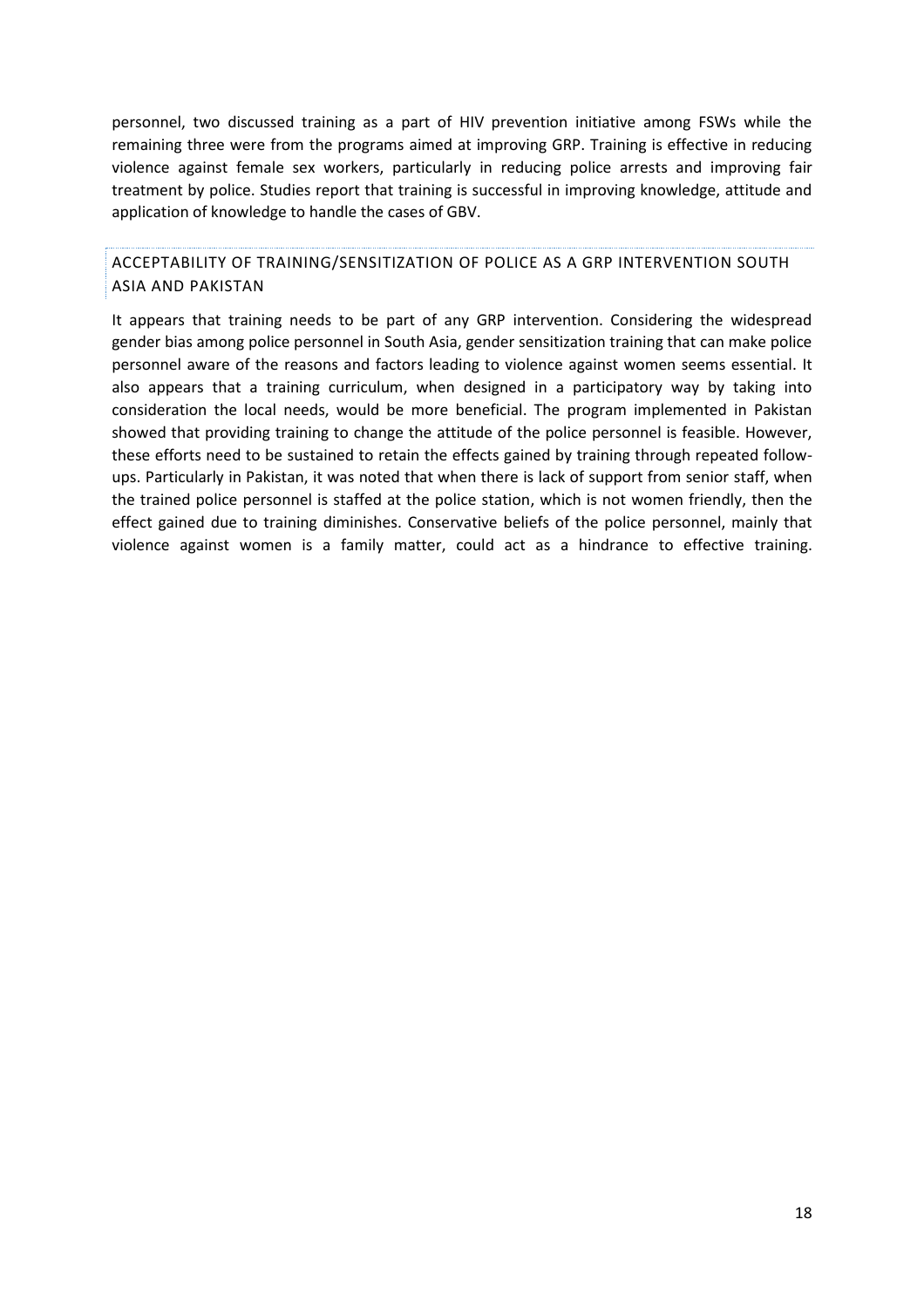# **Table 3: Contextual factors in Training/Sensitization of Police**

<span id="page-18-0"></span>

| <b>Author</b>                        | <b>Country</b> | <b>Women</b>                         | <b>Family</b>                                                          | <b>Community</b>                                                         | <b>Institutions</b>                                                                                                                                                                                                                                                                                                                                                                                                 | <b>Legal systems</b>                              |
|--------------------------------------|----------------|--------------------------------------|------------------------------------------------------------------------|--------------------------------------------------------------------------|---------------------------------------------------------------------------------------------------------------------------------------------------------------------------------------------------------------------------------------------------------------------------------------------------------------------------------------------------------------------------------------------------------------------|---------------------------------------------------|
| <b>UNFPA</b><br>(2002)               | Honduras       | Not reported                         | <b>Not</b><br>reported                                                 | Insensitivity to VAW<br>due to traditional and<br>cultural beliefs       | Political support; Need based participatory designing<br>of training material; Institutionalizing gender sensitive<br>police training.                                                                                                                                                                                                                                                                              | Not reported                                      |
| Punyam<br>et al.<br>(2012)           | India          | Marginalized<br>status               |                                                                        | Collectivization of<br>FSWs; creating<br>awareness about their<br>rights | Establishing communication between police and FSWs.                                                                                                                                                                                                                                                                                                                                                                 | Criminalization of<br>sex work                    |
| <b>Beattie</b><br>et al.<br>(2015)   | India          | Lack of<br>awareness<br>about rights | <b>Not</b><br>reported                                                 | Collectivization and<br>mobilization of FSWs                             | Police harassment and arrests pushed FSWs to put<br>themselves in dangerous situations.                                                                                                                                                                                                                                                                                                                             | Criminalization of<br>sex work                    |
| Rozan<br>(2011)                      | Pakistan       | Not reported                         | Violence<br>against<br>women is<br>perceived<br>as a family<br>matter. | Lack of trust in police.<br>Lack of community<br>police interaction.     | Frustration among trained police because of the<br>structural impediments in the department; lack of<br>support from senior staff; difficulty in sustaining the<br>change by training when posted at stations which are<br>not women friendly; Lack of follow ups; conservative<br>attitude of police justifying VAW using religious laws<br>and texts; Training driven by the NGO, lack of<br>motivation to learn. | Not reported                                      |
| Deloitte/<br><b>UNICEF</b><br>(2011) | India          | Not reported                         | <b>Not</b><br>reported                                                 | Not reported                                                             | Training covered reasons behind social problems<br>concerning women and children and was better                                                                                                                                                                                                                                                                                                                     | Awareness of legal<br>provisions for<br>women and |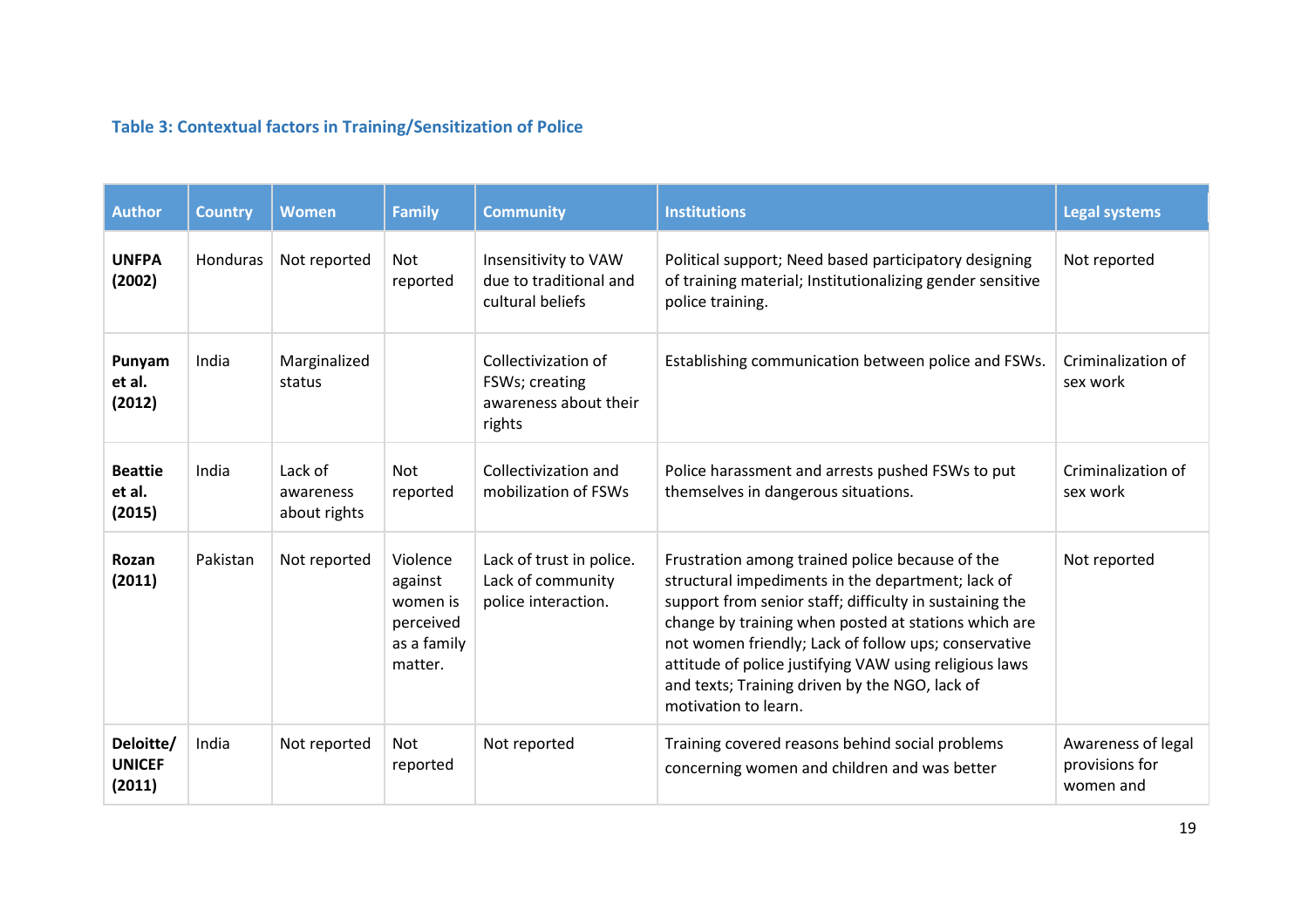|  | oluntary police trainers.<br><b>INVOIVAMANT</b><br>$^{\circ}$ $^{\circ}$ | . .<br>muare |
|--|--------------------------------------------------------------------------|--------------|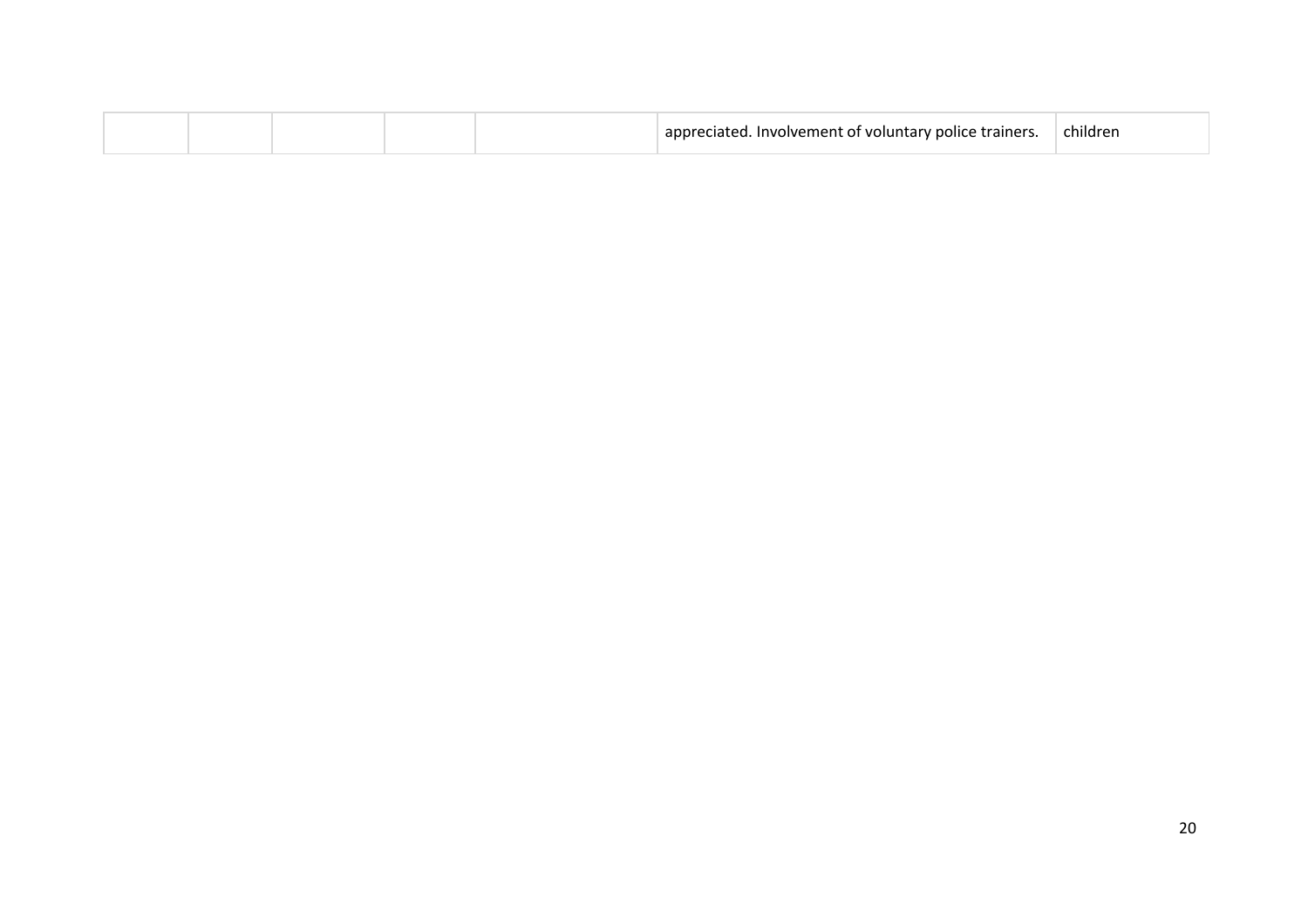## <span id="page-20-0"></span>(ALL) WOMEN POLICE STATION (WPS)

#### ALL WOMEN POLICE STATION

There were six studies (Hautzinger, 1997; Perova et al., 2015; UN Women, 2011; Shekhar et al., 2006; Natarajan, 2006; Natarajan, 2005), mainly from Brazil and India, which focused on WPS as a GRP intervention. These police stations mainly handle the cases of violence against women and children. They are mostly staffed by women police. Various activities like provision of counselling and psychological support, police protection, referral and networking with other police and judicial services are carried out in WPS. The main motive for creating these police stations was for women to be able to confide to women police more than men police. The results of these six studies showed that women who assessed services at WPS were satisfied with them. Women reported a reduction in violence by husband/partner after the intervention of women police. Specialized training of women police is important for better implementation of these WPS.

## ACCEPTABILITY OF WPS FOR SOUTH ASIA AND PAKISTAN

WPS are well established in few countries of South Asia including India and Pakistan. But most function only in a limited way and are engaging in providing psycho-social support to women. Additionally, their geographical spread has also been limited. Awareness about these police stations in the community is also important for women to access these services. The findings reflect that women, by virtue of their gender, need not be gender responsive and hence there is need to provide gender-sensitive training to women police to handle cases of GBV. In Pakistan, where there is already a very low proportion of women in police, additional efforts would be needed to attract more women to join policing services. Empowering women police stations, ensuring adequate infrastructure, the safety of women police and no gender discrimination in the workplace is essential.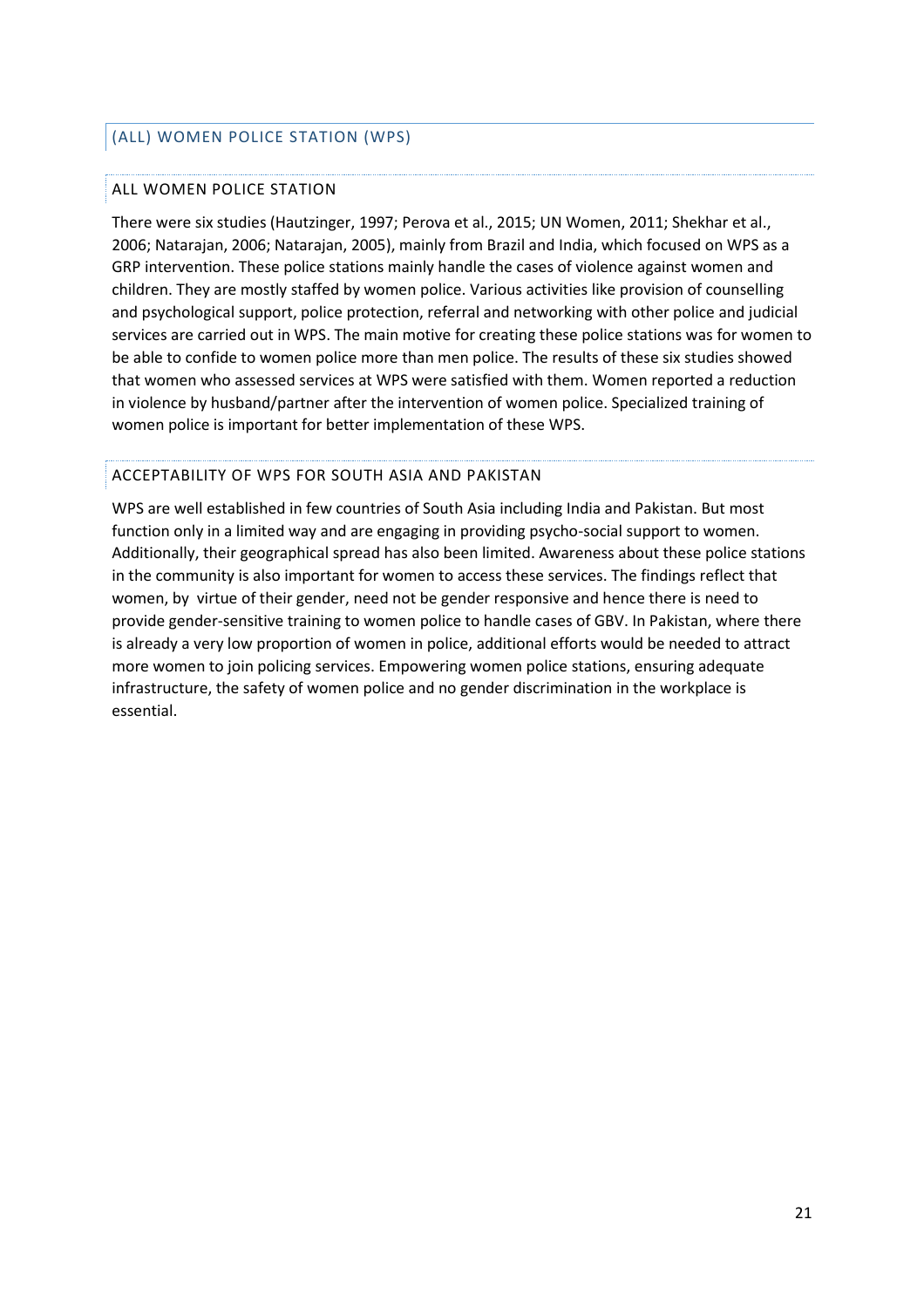## **Table 4: Contextual factors in all Women Police Stations**

| Author                    | Country                                   | Women                                                                                                                                                | Family                 | Community                               | Institutions                                                                                                                                                                       | Legal system                                                                |
|---------------------------|-------------------------------------------|------------------------------------------------------------------------------------------------------------------------------------------------------|------------------------|-----------------------------------------|------------------------------------------------------------------------------------------------------------------------------------------------------------------------------------|-----------------------------------------------------------------------------|
| Shekar et al.<br>(2006)   | India                                     | Not reported                                                                                                                                         | Not<br>reported        | <b>Not</b><br>reported                  | Presence of full-time trained counsellor in the<br>AWPS, with referrals to the medical and<br>psychiatric care units of the local hospitals                                        | Not reported                                                                |
| Natarjan<br>(2006)        | India                                     | Prevalence of attitude of<br>reluctance to report to male<br>officers with their issues                                                              | <b>Not</b><br>reported | <b>Not</b><br>reported                  | Most of the officers were higher educated;<br>availability of computer and internet; aptitude<br>for learning new skills and interest to practice;<br>lack of technical competence | Not reported                                                                |
| Natarajan<br>(2008)       | India                                     | Resorted to AWPS as a last<br>resort after exhausting all<br>options - within the house,<br>Panchayat, etc. Reluctance to<br>report to male officers | Not<br>reported        | <b>Not</b><br>reported                  | Lack of capacity to conduct follow ups; Women<br>police officers find it difficult to act more like<br>social workers than police; Popularity of AWPS in<br><b>Tamil Nadu</b>      | Not reported                                                                |
| Hautzinger<br>(1997)      | <b>Brazil</b>                             | Not reported                                                                                                                                         | Not<br>reported        | Not<br>reported                         | Strong ties with feminist groups; minimal special<br>training; Ingrained sexist practices among many<br>of the women police                                                        | Not reported                                                                |
| Perova et<br>al. (2015)   | <b>Brazil</b>                             | Not reported                                                                                                                                         | <b>Not</b><br>reported | GBV is not<br>perceived<br>as injustice | Establishment of a new ministry (SPM) triggered<br>an increase in funding for institutions like<br>DEAMs; The DEAMs are more accessible in urban<br>- metropolitan settings        | The Maria de Penha<br>law introduced<br>which gave an<br>additional impetus |
| <b>UN Women</b><br>(2011) | Brazil, Peru,<br>Ecuador and<br>Nicaragua | Lack of women's knowledge<br>about their rights                                                                                                      | <b>Not</b><br>reported | <b>Not</b><br>reported                  | Other specialized services and/or institutions are<br>located in the same building as the WPS<br>WPS located in urban areas so not accessible to<br>rural population               | Not reported                                                                |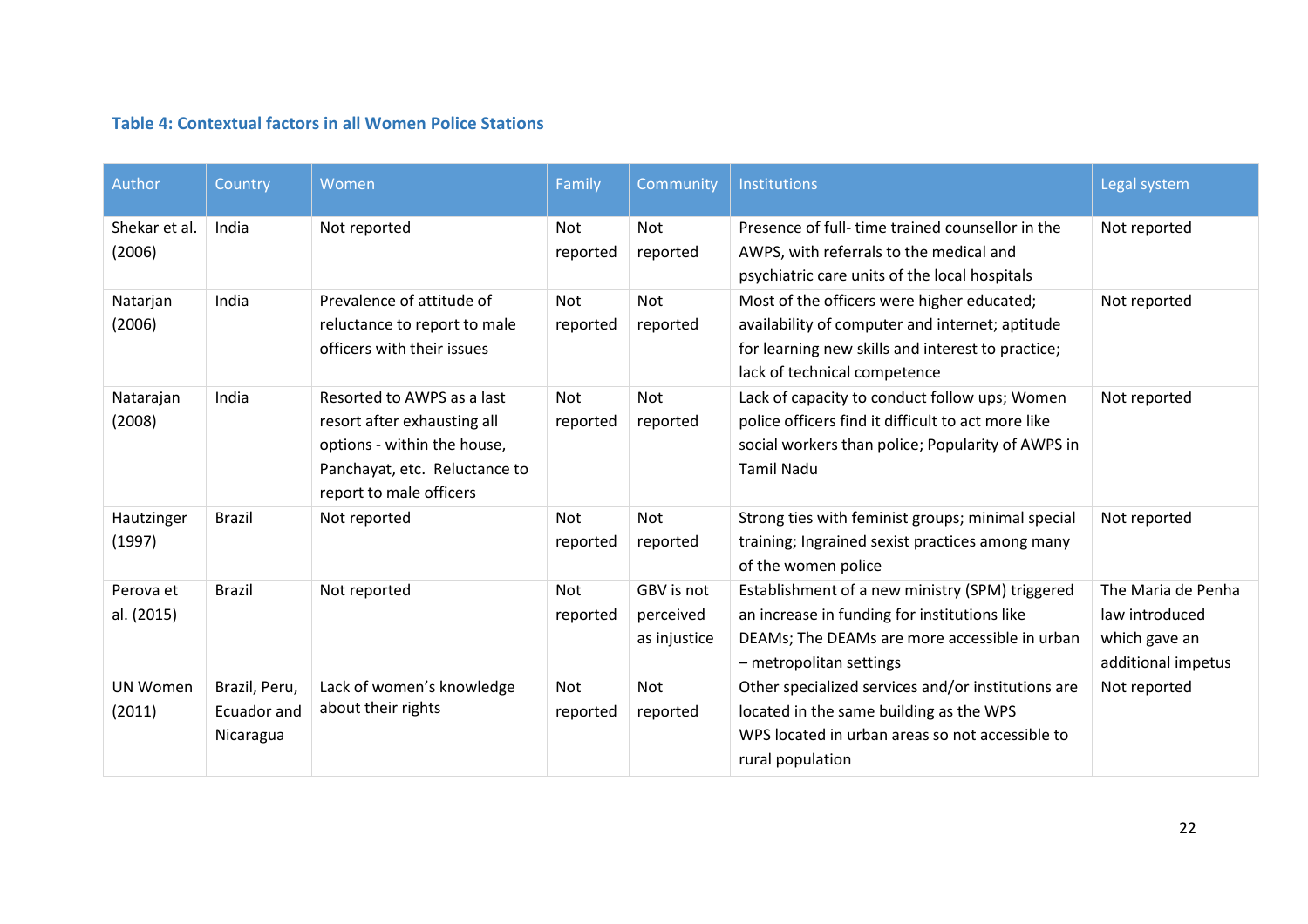#### <span id="page-22-0"></span>SPECIAL CELLS/UNITS/DEPARTMENTS/SUPPORT CENTRES

The specialized police units were established as a strategy to improve the investigation and prosecution of either sexual or gender-based violence. The units are staffed by specially trained police and operate within the police system. The specialized units also provide other interventions, either stand alone or in combinations, like community policing, community awareness programs, toll-free hotlines, assistance to survivors of GBV in accessing services and police provision of EC (emergency contraception) to survivors of GBV.

*Special cells/units* seem to be effective in increasing reporting of cases, improvement in institutional responses and enhancing sensitivity among the officers. There was satisfaction in the community about the services provided in these units.

## ACCEPTABILITY OF SPECIALIZED POLICE UNITS/SPECIAL CELLS AS GRP INTERVENTION TO SOUTH ASIA AND PAKISTAN

The program evaluation on specialized police units/special cells has been reported from India in South Asia region and mainly from other countries in Africa. There are no studies on this intervention from Pakistan. While overall the intervention has been reported to have a positive impact, some contextual factors reported in the articles would be important while considering its applicability for South Asia and Pakistan. In this setting, most of the time the perpetrator of violence against women is a family member or someone who is known to the victim. Bearing in mind the high societal value given to family honour, reporting a case against a family member is often difficult. Similar to the findings reported in Timor-Leste (Heilman, 2008), in Pakistan, where there is a dominant informal justice system and gender based violence is mainly perceived as a family matter, it is likely that women/family member either do not access formal justice system or may opt for an informal justice system which could be biased against women.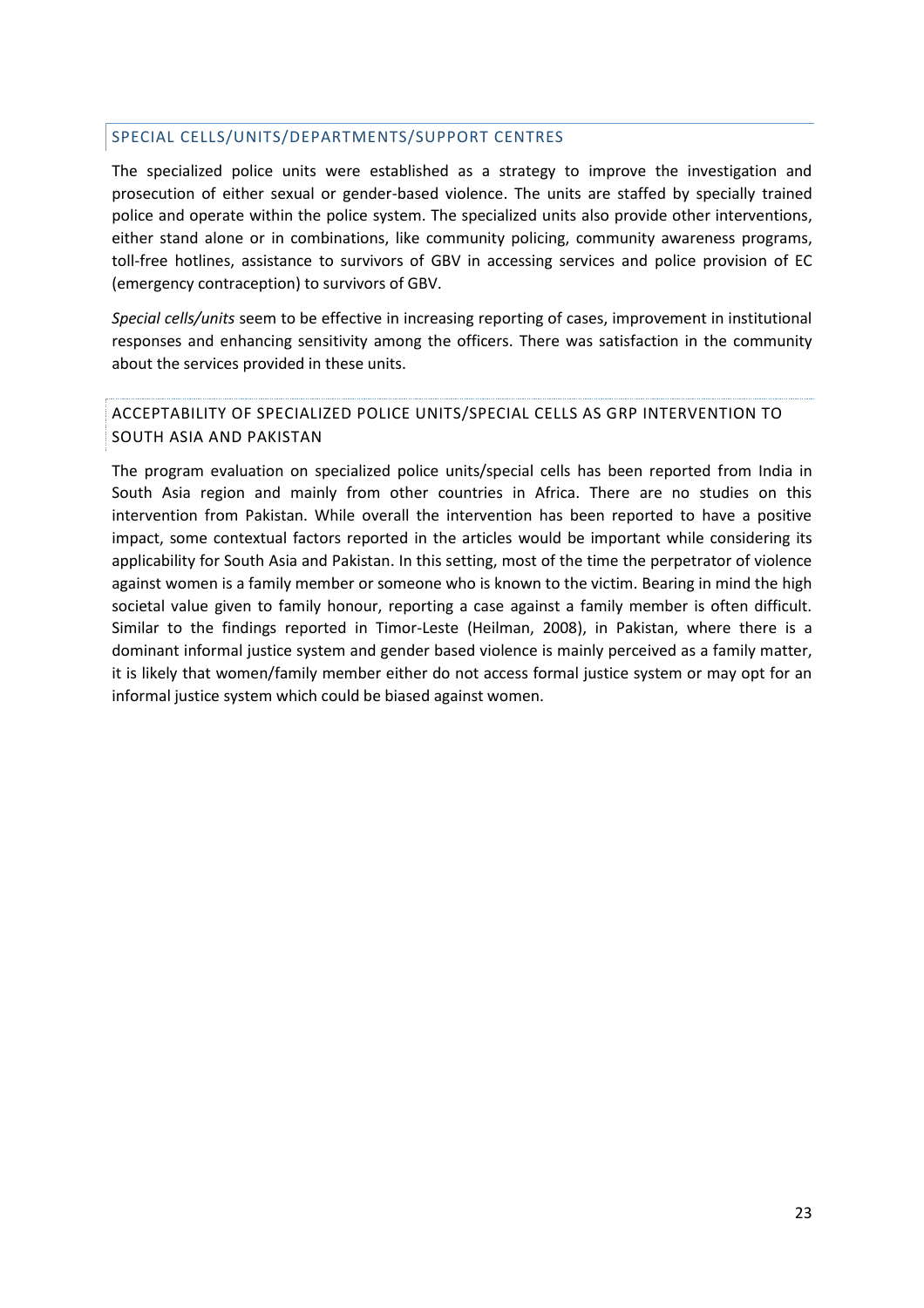# **Table 5: Contextual factors in Special Cells**

| Author                       | Country                                       | Women                                                                                                                               | Family                                                                                               | <b>Community</b>                                                                                                                               | <b>Institutions</b>                                                                                                                                    | Legal system |
|------------------------------|-----------------------------------------------|-------------------------------------------------------------------------------------------------------------------------------------|------------------------------------------------------------------------------------------------------|------------------------------------------------------------------------------------------------------------------------------------------------|--------------------------------------------------------------------------------------------------------------------------------------------------------|--------------|
| Swaine<br>(2003)             | Timor-Leste                                   | Economic issues as a<br>barrier to access.                                                                                          | Low reporting due to<br>family pressure;<br>perpetrators within<br>family; no protection to<br>women | Social stigma.<br>Cases at initial level are<br>handled by the informal<br>justice system, which is<br>mostly gender biased and<br>patriarchal | Training of trainer approach<br>to police personnel training                                                                                           | Not reported |
| Keesbury<br>et al.<br>(2009) | Zambia                                        | Not reported                                                                                                                        | Not reported                                                                                         | Social stigma                                                                                                                                  | Poor response rates and<br>Illegitimate fees charged to<br>women                                                                                       | Not reported |
| <b>UNIFEM</b><br>(2012)      | Rwanda                                        | Not reported                                                                                                                        | Not reported                                                                                         | Not reported                                                                                                                                   | Not reported                                                                                                                                           | Not reported |
| <b>MSESK</b><br>(2002)       | India                                         | Age group of women<br>who formed victims of<br>SGBV: 18-35 years                                                                    | Stereotypical gender<br>roles in the family                                                          | Lack of support from<br>village panchayat                                                                                                      | Involvement of NGOs as a<br>bridge between community<br>and police helped<br>implementation; Provision of<br>shelter homes by women's<br>organization. | Not reported |
| Apte 2004                    | India                                         | More reporting of cases<br>by women between 25-<br>34 years of age and<br>who were homemakers<br>belonging to lower<br>middle class | Not reported                                                                                         | Not reported                                                                                                                                   | Adequate infrastructure and<br>increased manpower and<br>networking was necessary for<br>further improvement in the<br>services                        | Not reported |
| Seelinger<br>2014            | Kenya,<br>Uganda,<br>Sierra Leone,<br>Liberia | Not reported                                                                                                                        | Not Reported                                                                                         | No psychosocial support,<br>Social Stigma, General<br>insecurity and disruption<br>of public transport                                         | Not Reported                                                                                                                                           | Not reported |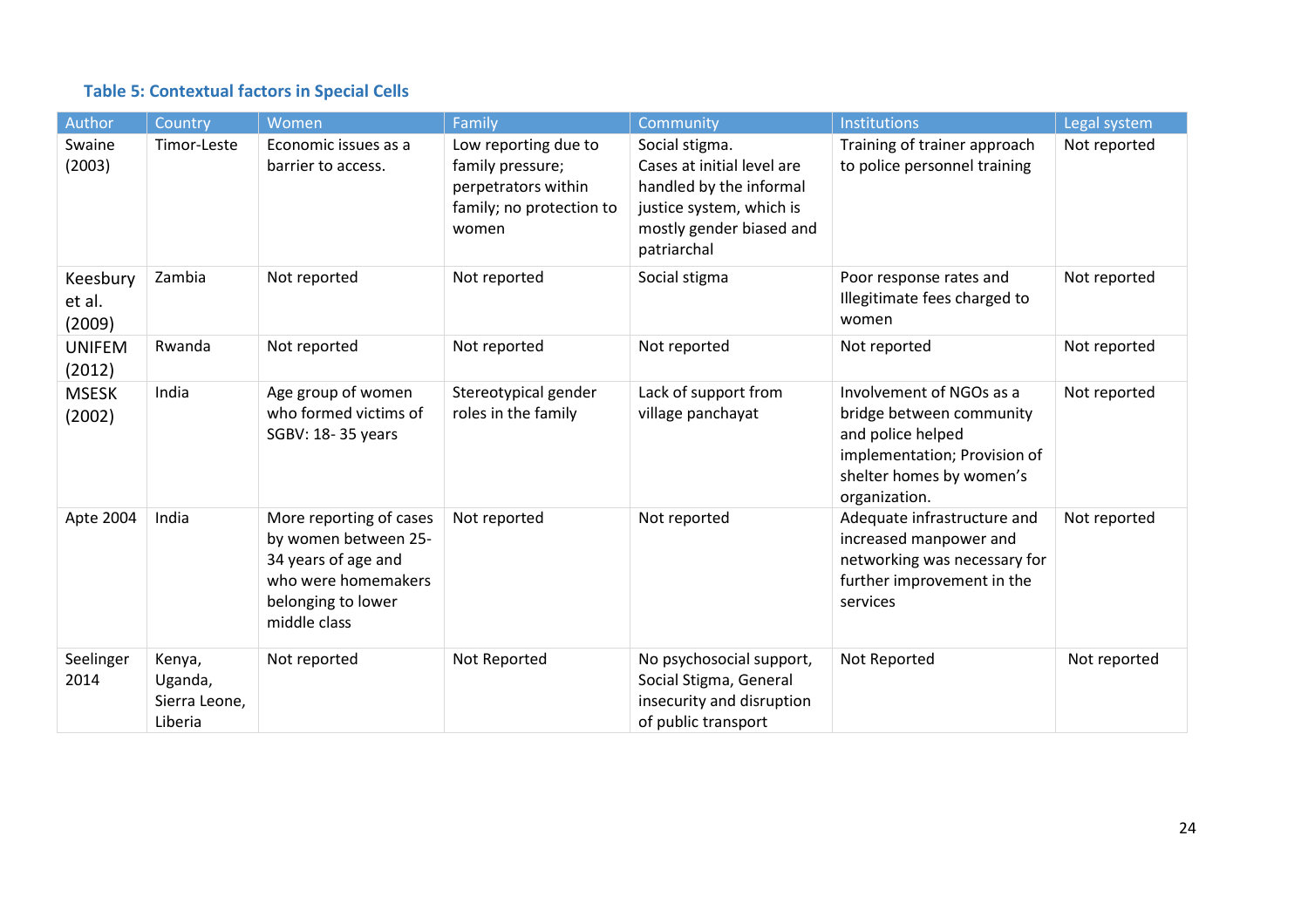## ONE-STOP CENTRES (OSC)

OSCs are designed to meet the needs of men, women and children who have experienced physical, sexual/psychological violence and abuse. They focus on supporting the victim and his/her family on avoiding causing further harm. There are four reports that primarily described One Stop Centres (OSC) as an intervention for gender responsive policing. The studies are selected programs mainly introduced in Kenya, Zambia & Rwanda (East Africa). OSCs are seen to be effective in improving access to quality services when women can get required services at one centre.

Acceptability One-Stop Centres as GRP Intervention to South Asia and Pakistan: The evidence for one-stop centres mainly comes from Africa. However, the intervention could also be feasible in South Asia and in Pakistan. The important contextual factors that determine the effectiveness of OSC is accessibility of these centres along with round the clock availability of integrated services. Lack of awareness about the centre and social stigma could hinder the access.

## **Table 6: Contextual factors of One-Stop Centres**

<span id="page-24-0"></span>

| Author                       | Country           | Women                               | Family       | Community                                                                                                                                                | <b>Institutions</b>                                                                              | Legal systems |
|------------------------------|-------------------|-------------------------------------|--------------|----------------------------------------------------------------------------------------------------------------------------------------------------------|--------------------------------------------------------------------------------------------------|---------------|
| Bernath<br>(2013)            | Rwanda            | Not reported                        | Not reported | Lack of awareness of existing<br>services to deal with GBV;<br>Economic constraints, lack of<br>transportation.<br>Culture of silence – social<br>stigma | Lack of monitoring.                                                                              | Not reported  |
| Hodari<br>(2013)             | Rwanda            | Representatives of<br>women council | Not reported | Committees to fight SGBV at<br>the village level, contribute<br>to the project sustainability                                                            | Quick service delivery                                                                           | Not reported  |
| Keesbury<br>et al.<br>(2012) | Zambia &<br>Kenya | Not reported                        | Not reported | Not reported                                                                                                                                             | Lack of infrastructure;<br>Integration of OSC with<br>other services (ex in<br>Hospital OSC) for | Not reported  |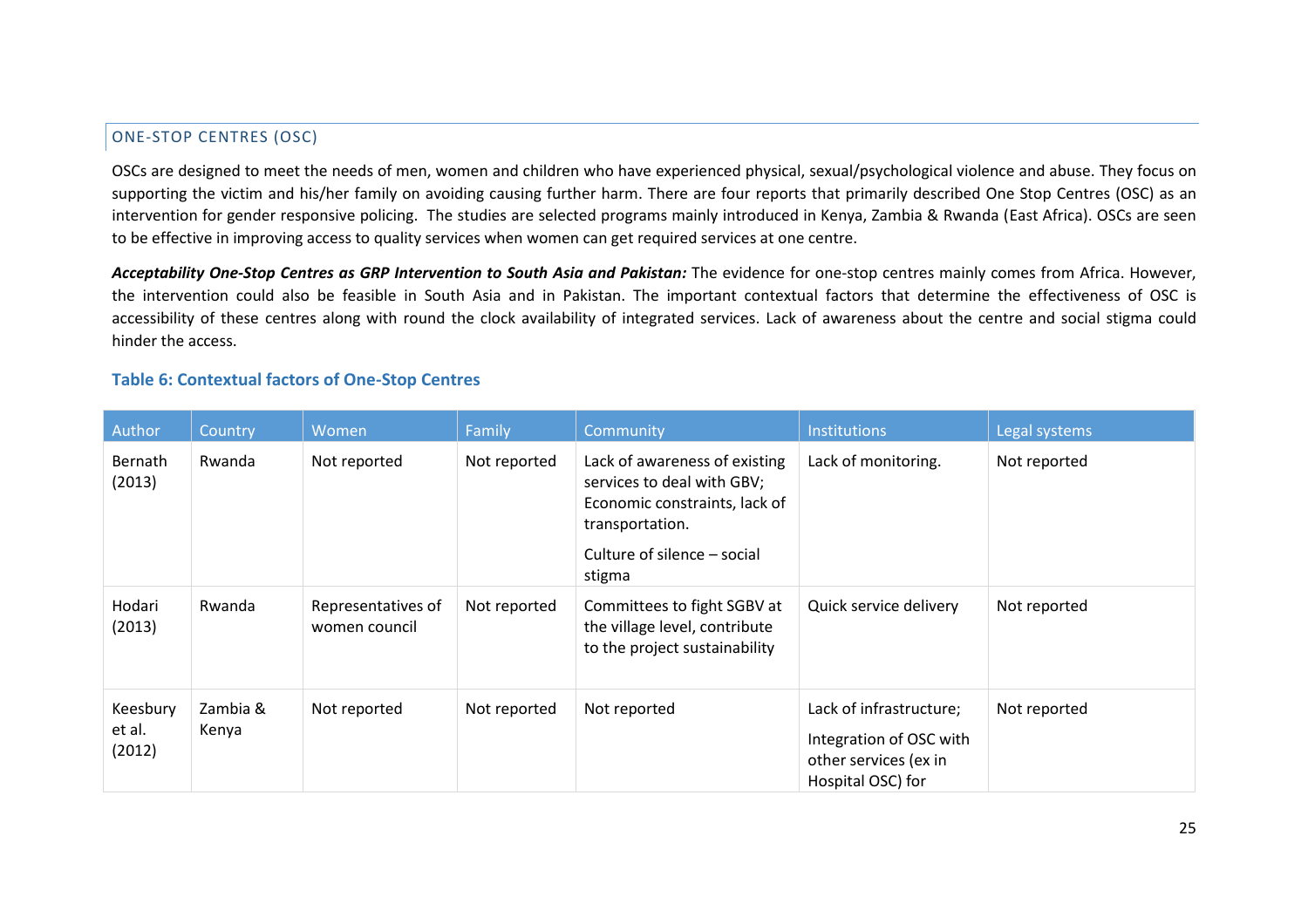|                             |        |              |              |                                                                                                                                                                 | effectiveness.                                                                                           |              |
|-----------------------------|--------|--------------|--------------|-----------------------------------------------------------------------------------------------------------------------------------------------------------------|----------------------------------------------------------------------------------------------------------|--------------|
| Morel-<br>Seytoux<br>(2010) | Zambia | Not reported | Not reported | Survivors reporting to the<br>police or the hospital after<br>hours are not being routed<br>through ASAZA (A safer<br>Zambia).<br>Lack of transport, especially | <b>Coordinated Response</b><br>Centres (CRCs) do not<br>provide 24-hour services<br>and are understaffed | Not reported |
|                             |        |              |              | at night is a major challenge.                                                                                                                                  |                                                                                                          |              |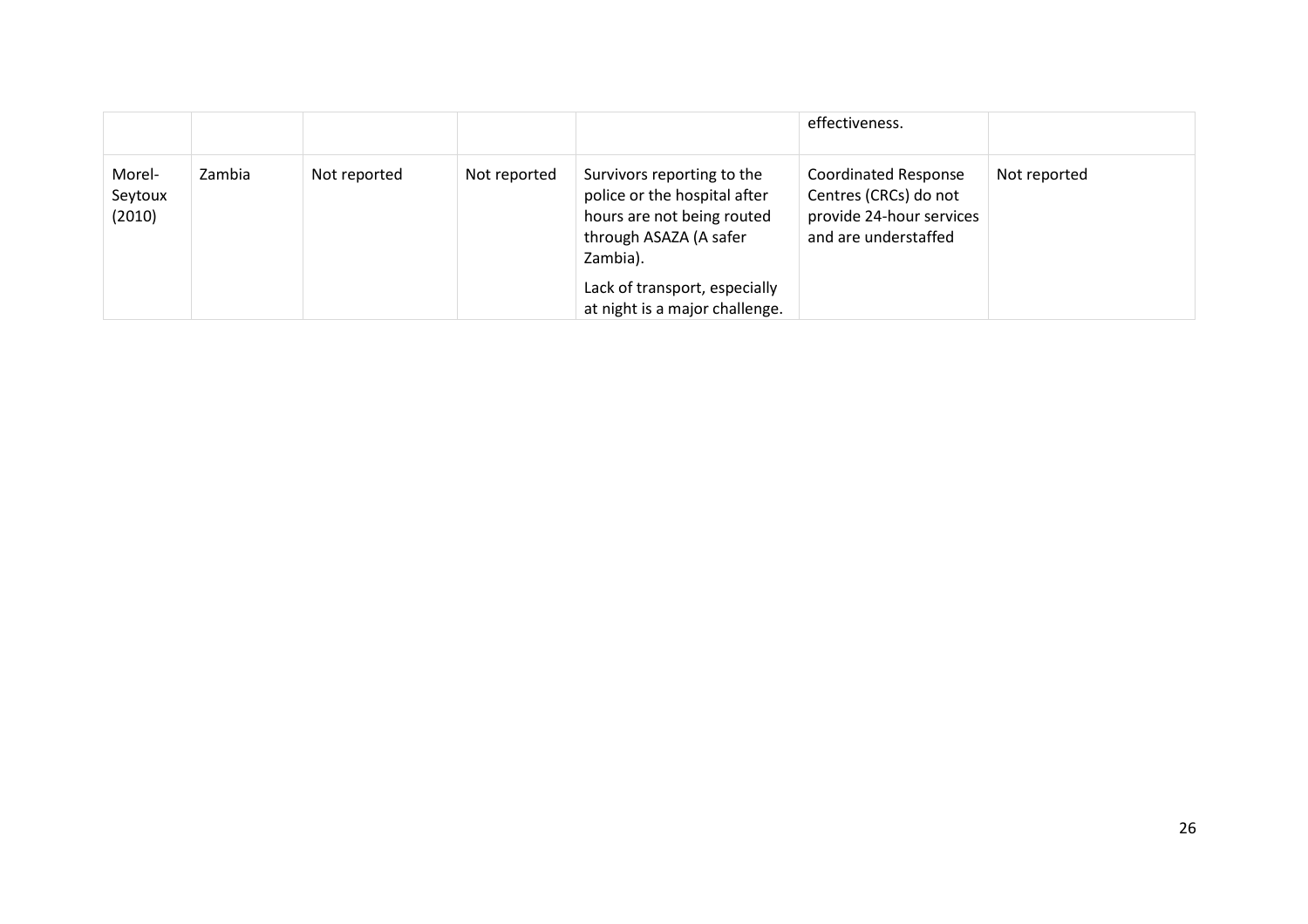#### <span id="page-26-0"></span>**4. SUMMARY AND CONCLUSIONS**

This document aims to contextualize the findings of the systematic review (Nair N.S. et al., 2017) to South Asia and particularly to Pakistan. While the contextualization process involves applicability and transferability, due to lack of evidence on the effectiveness of GRP interventions, the contextualization document has mainly focused on the applicability of GRP interventions. Since most of the reviewed literature is from South Asia (and some from Africa), the findings of the review are applicable to the South Asian context. The ecological model (refer to Appendix 3) was adopted to identify contextual factors at different levels such as women, family, community, institution and legal system. Data regarding contextual factors were extracted from the primary studies included in the systematic review. Additional literature to understand the situation of gender inequality, gender development indicators and gender responsive policing reforms in South Asia and Pakistan were searched. Based on available contextual information, applicability of different GRP interventions to South Asia and particularly Pakistan are discussed in this document.

Community policing was a promising GRP intervention which increased confidence and satisfaction among women, changed the behaviour and attitude of the police, reduced reluctance in approaching the police station and increased reporting of the violence. It also gained the confidence of the community in policing services. Community policing as a philosophy has been shown to be acceptable in the South Asia region and the intervention is being implemented in the region, including in Pakistan. Given the problem of lack of community's trust in policing in Pakistan, this intervention can help gain that trust and also improve accountability of policing services.

Training/sensitization of police is a common GRP intervention used along with other interventions. It is an important component of all the GRP interventions. Studies reported that training is successful in improving knowledge, attitude and practices of police personnel while dealing with the cases of GBV. Gender sensitive training will be helpful to address the widespread gender bias and cultural practices in police personnel in South Asia and Pakistan. But sustained efforts with repeated follow ups are needed to retain these changed attitudes in the police.

All women police station is one of the promising GRP interventions. Women were satisfied with the services provided at these police stations. There was a reduction in violence reported by women. As these WPS are already established in India and Pakistan, it is feasible GRP intervention. Limited number of women police, limited number of WPS and the invisible role of these police stations due to lack of adequate training are important factors to be considered for their effective implementation.

Special cells/units seem to be effective in increasing reporting of cases, improvement in institutional responses and enhancing sensitivity among the officers. The feasibility of this intervention has been reported from South Asia. It is essential to make the community aware of these services and reduce the stigma to come to police stations for reporting the cases of GBV, especially when the perpetrator is one of the family members.

One stop centre is a promising intervention to provide combination of services to victims of gender based violence. Centres that provide integrated services and located in hospitals are likely to be more effective. It is important that these centres are accessible to women and have good infrastructure and facilities to be able to function effectively.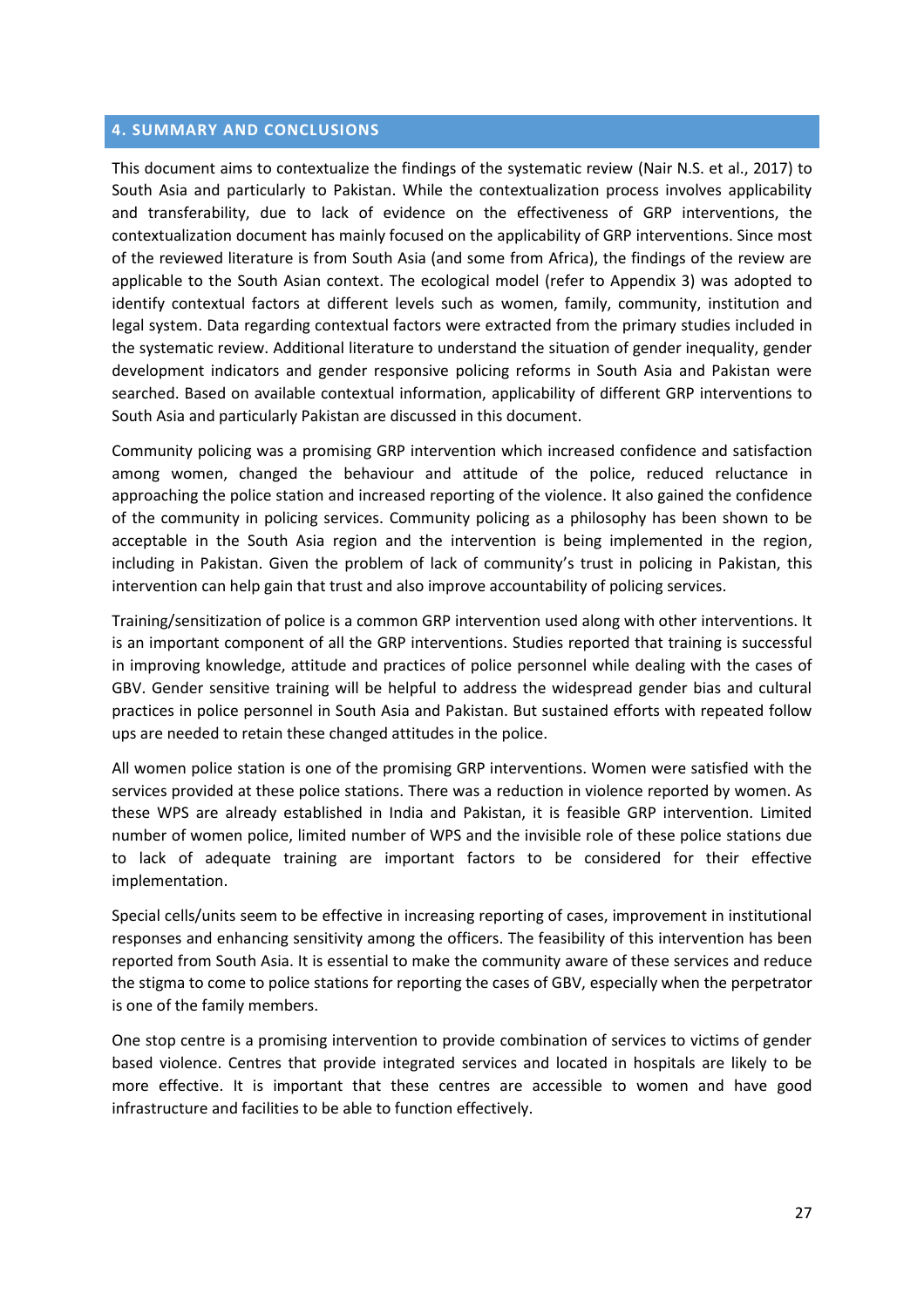Overall, the studied GRP interventions seem to be applicable in South Asia region including Pakistan. However, there are implementation challenges with each of these interventions that needs to be addressed to gain the desired results.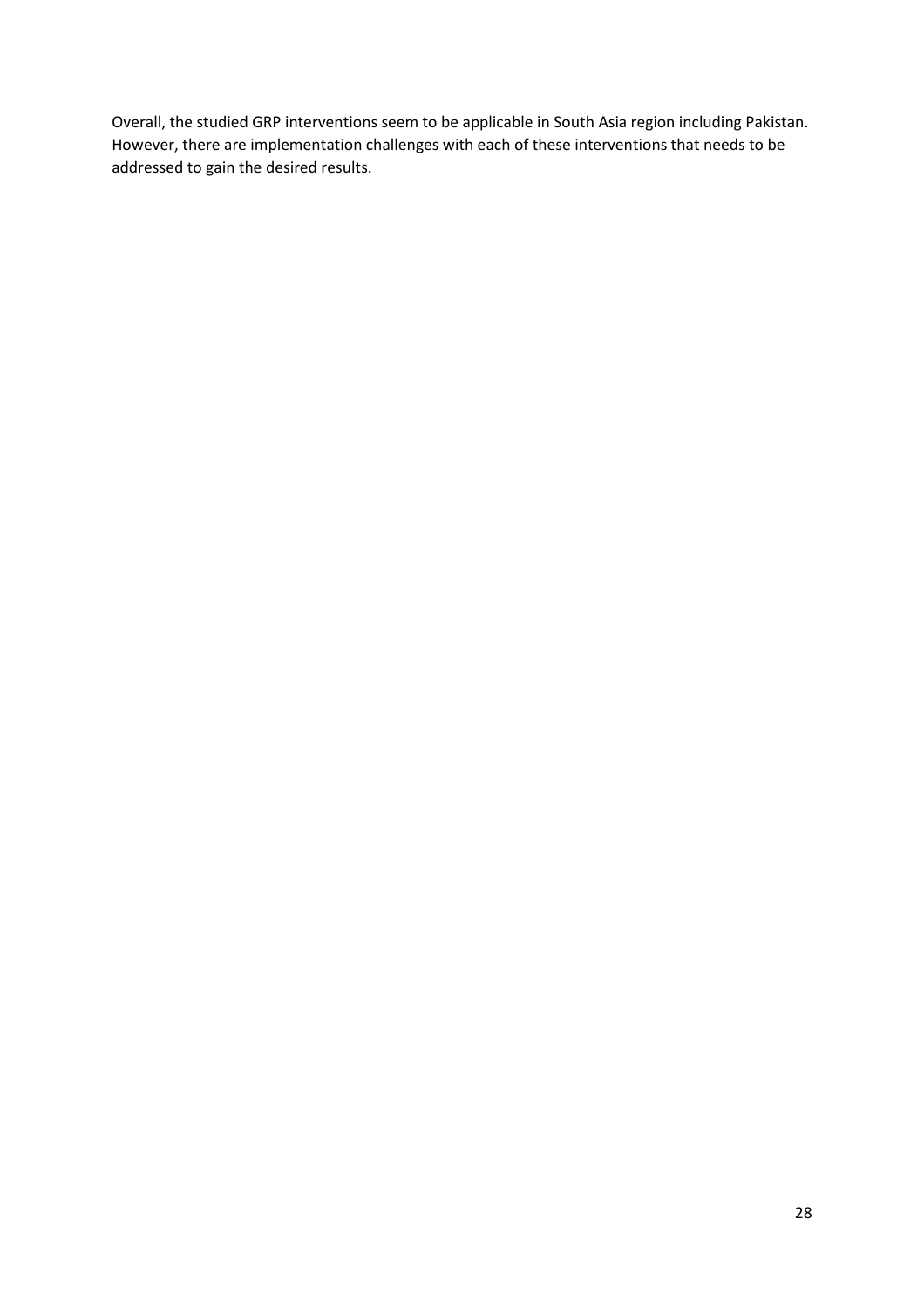#### <span id="page-28-0"></span>**5. REFERENCES**

Khan, A.N. (n.d.). *Country Report - Pakistan By Akbar Nasir Khan* 

*[http://www.unafei.or.jp/english/pdf/RS\_No69/No69\_16PA\_Khan.pdf* 

Apte, V. (2004). Evaluation study of special cell for women and children within the Maharashtra State Police System.

Beattie, T. S., Bhattacharjee, P., Isac, S., Mohan, H. L., Simic-Lawson, M., Ramesh, B. M., ... Heise, L. (2015). Declines in violence and police arrest among female sex workers in Karnataka state, south India, following a comprehensive HIV prevention programme. Journal of the International AIDS Society, 18(1), 1–16. http://doi.org/10.7448/IAS.18.1.20079

Bernath, T., & Gahongayire, L. (2013). Final Evaluation of Rwandan Government and ONE UN ISANGE One Stop Centre.

Commonwealth Human Rights Initiative. (2010). Police Organisations in Pakistan.

Commonwealth Human Rights Initiative. (2016). "Police Reforms : Pakistan". Humanrightsinitiative.org. N.p., 2017. Web. 29 May 2017.

Dhar, M. M., Ewart-james, J., Harrison, F., Kadri, S., Nathan, S., Byrne, K. O., ... Stone, M. (2015). Women Police in South Asia | 2015.

GDP (current US\$) | Data. (2017). Data.worldbank.org. Retrieved 25 May 2017, from http://data.worldbank.org/indicator/NY.GDP.MKTP.CD

George, A., & Krishnan, J. (2013). Evaluation of the Community Policing Programme in Kerala. http://old.keralapolice.gov.in/newsite/pdfs/janamaithri/Janamaithi%20evaluation%20report\_2013. pdf

Gilmore, A., Srivastava, D., Daruwala, M., & Prasad, D. (2015) Rough roads to equality (1st ed.).

Hautzinger, S. (1997). "Calling a state a state": Feminist politics and the policing of violence against women in Brazil. Gender Issues, 15(1), 3–30. http://doi.org/10.1007/BF02860606

Heilman, B. (2008). Violence against Women in Melanesia and Timor-Leste: Progress made since the 2008 Office of Development Effectiveness report.

Human Development Data (1990-2015) | Human Development Reports. (2017). Hdr.undp.org. Retrieved 25 May 2017, from<http://hdr.undp.org/en/data>

IACP. (2014). Police Response to Violence Against Women.

Influence of Janamaithri Suraksha Project on the communities with special reference to Adoor police station limits, Pathanamthitta district. (2011a).Kochi, India: The Research Institute, Rajagiri College of Social Sciences (RCSS).Retrieved from [HTTP://OLD.KERALAPOLICE.GOV.IN/NEWSITE/PDFS/JANAMAITHRI/JANAMAITHRI\\_ADOOR.PDF.](http://old.keralapolice.gov.in/newsite/pdfs/janamaithri/janamaithri_adoor.pdf)

Influence of Janamaithri Suraksha Project on the communities with special reference to Adoor police station limits, Pathanamthitta district. (2011b).Kochi, India: The Research Institute, Rajagiri College of Social Sciences (RCSS).Retrieved from [HTTP://OLD.KERALAPOLICE.GOV.IN/NEWSITE/PDFS/JANAMAITHRI/JANAMAITHRI\\_ADOOR.PDF.](http://old.keralapolice.gov.in/newsite/pdfs/janamaithri/janamaithri_adoor.pdf)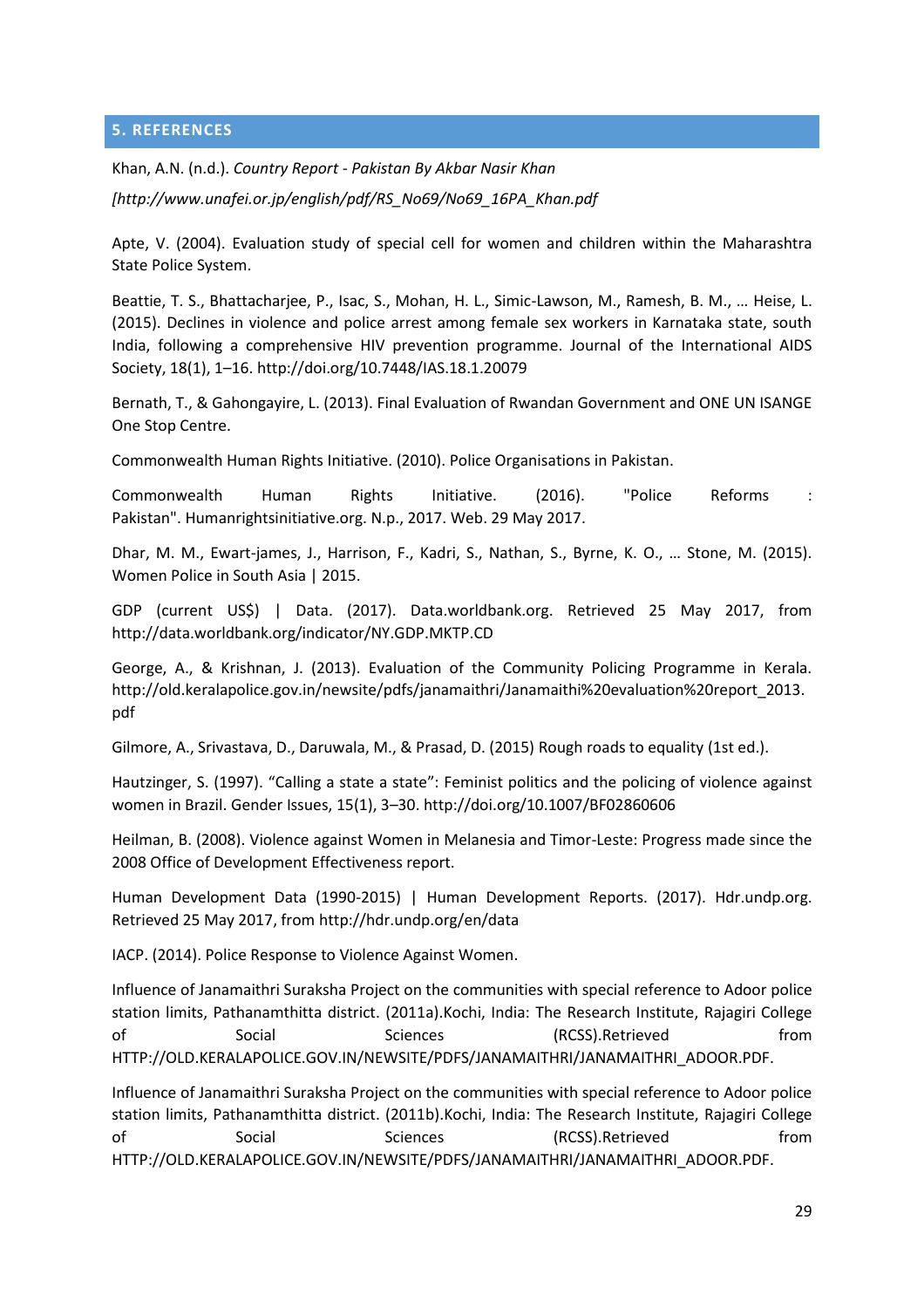Influence of Janamaithri Suraksha Project on the communities with special reference to Thiruvananthapuram cantonment police station limits. (2011c).Kochi, India: The Research Institute, Rajagiri College of Social Sciences (RCSS). Retrieved from [HTTP://OLD.KERALAPOLICE.GOV.IN/NEWSITE/PDFS/JANAMAITHRI/JANAMAITHRI\\_CANTONMENT.P](http://old.keralapolice.gov.in/NEWSITE/PDFS/JANAMAITHRI/JANAMAITHRI_CANTONMENT.PDF) [DF](http://old.keralapolice.gov.in/NEWSITE/PDFS/JANAMAITHRI/JANAMAITHRI_CANTONMENT.PDF) 

Influence of Janamaithri Suraksha Project on the communities. (2010). Kochi, India: The Research Institute, Rajagiri College of Social Sciences (RCSS). Retrieved from [HTTP://KERALAPOLICE.ORG/DOWNLOADS/PUBLISHING/JANAMAITHRI/STUDY-REPORTS](http://keralapolice.org/DOWNLOADS/PUBLISHING/JANAMAITHRI/STUDY-REPORTS) 

Influence of Janamaithri Suraksha Project on the communities with special reference to Kollam east police station limit. (2011d).Kochi, India: The Research Institute, Rajagiri College of Social Sciences (RCSS). Retrieved from [HTTP://KERALAPOLICE.ORG/MEDIA/PDF/JANAMAITHRI/STUDY-](http://keralapolice.org/MEDIA/PDF/JANAMAITHRI/STUDY-REPORTS/JANAMAITHRI_EAST_PS.PDF)[REPORTS/JANAMAITHRI\\_EAST\\_PS.PDF.](http://keralapolice.org/MEDIA/PDF/JANAMAITHRI/STUDY-REPORTS/JANAMAITHRI_EAST_PS.PDF)

Influence of Janamaithri Suraksha Project on the communities – Hill Palace, Ernakulam. (2011e).Kochi, India: The Research Institute, Rajagiri College of Social Sciences (RCSS).Retrieved from [HTTP://WWW.KERALAPOLICE.ORG/MEDIA/PDF/JANAMAITHRI/STUDY-](http://www.keralapolice.org/MEDIA/PDF/JANAMAITHRI/STUDY-REPORTS/JANAMAITHRI_HILL_PALACE.PDF)[REPORTS/JANAMAITHRI\\_HILL\\_PALACE.PDF.](http://www.keralapolice.org/MEDIA/PDF/JANAMAITHRI/STUDY-REPORTS/JANAMAITHRI_HILL_PALACE.PDF)

Influence of Janamaithri Suraksha Project on the communities with special reference to Pala police station limits, Kottayam district. (2011f).Kochi, India: The Research Institute, Rajagiri College of Social Sciences (RCSS). Retrieved from [HTTP://OLD.KERALAPOLICE.GOV.IN/NEWSITE/PDFS/JANAMAITHRI/JANAMAITHRI\\_PALA.PDF.](http://old.keralapolice.gov.in/NEWSITE/PDFS/JANAMAITHRI/JANAMAITHRI_PALA.PDF)

Influence of Janamaithri Suraksha Project on the communities with special reference to Paravur police station limits, Kollam district. (2011g).Kochi, India: The Research Institute, Rajagiri College of Social Sciences (RCSS). Retrieved from [HTTP://KERALAPOLICE.ORG/MEDIA/PDF/JANAMAITHRI/STUDY-](http://keralapolice.org/MEDIA/PDF/JANAMAITHRI/STUDY-REPORTS/JANAMAITHRI_PARAVUR.PDF)[REPORTS/JANAMAITHRI\\_PARAVUR.PDF.](http://keralapolice.org/MEDIA/PDF/JANAMAITHRI/STUDY-REPORTS/JANAMAITHRI_PARAVUR.PDF)

Influence of Janamaithri Suraksha Project on the communities: A comparative analysis of Payyannur & Peringom police station limits. (2011h).Kochi, India: The Research Institute, Rajagiri College of Social Sciences (RCSS).Retrieved from [HTTP://OLD.KERALAPOLICE.GOV.IN/NEWSITE/PDFS/JANAMAITHRI/JANAMAITHRI\\_PAYYANNUR.PDF.](http://old.keralapolice.gov.in/NEWSITE/PDFS/JANAMAITHRI/JANAMAITHRI_PAYYANNUR.PDF)

Influence of Janamaithri Suraksha Project on the communities with special reference to Perinthalmanna police station limits, Malappuram district. (2011i).Kochi, India: The Research Institute, Rajagiri College of Social Sciences (RCSS). Retrieved from [HTTP://KERALAPOLICE.ORG/MEDIA/PDF/JANAMAITHRI/STUDY-](http://keralapolice.org/MEDIA/PDF/JANAMAITHRI/STUDY-REPORTS/JANAMAITHRI_PERINTHALMANNA.PDF)[REPORTS/JANAMAITHRI\\_PERINTHALMANNA.PDF.](http://keralapolice.org/MEDIA/PDF/JANAMAITHRI/STUDY-REPORTS/JANAMAITHRI_PERINTHALMANNA.PDF)

Influence of Janamaithri Suraksha Project on the communities with special reference to Thiruvalla police station limits. (2011j).Kochi, India: The Research Institute, Rajagiri College of Social Sciences (RCSS).Retrieved from [HTTP://KERALAPOLICE.ORG/MEDIA/PDF/JANAMAITHRI/STUDY-](http://keralapolice.org/MEDIA/PDF/JANAMAITHRI/STUDY-REPORTS/JANAMAITHRI_THIRUVALLA.PDF)[REPORTS/JANAMAITHRI\\_THIRUVALLA.PDF.](http://keralapolice.org/MEDIA/PDF/JANAMAITHRI/STUDY-REPORTS/JANAMAITHRI_THIRUVALLA.PDF)

Jill, K., Onyango, O., Chi-Chi, U., Catherine, M., Frederick, M., Emmy, K., & Ian, A. (2012). A review and evaluation of multi-sectoral response services ("one-stop centers") for gender-based violence in Kenya and Zambia. Retrieved from https://profiles.uonbi.ac.ke/onyangoouma/files/2012rh\_sgbv\_oscreveval.pdf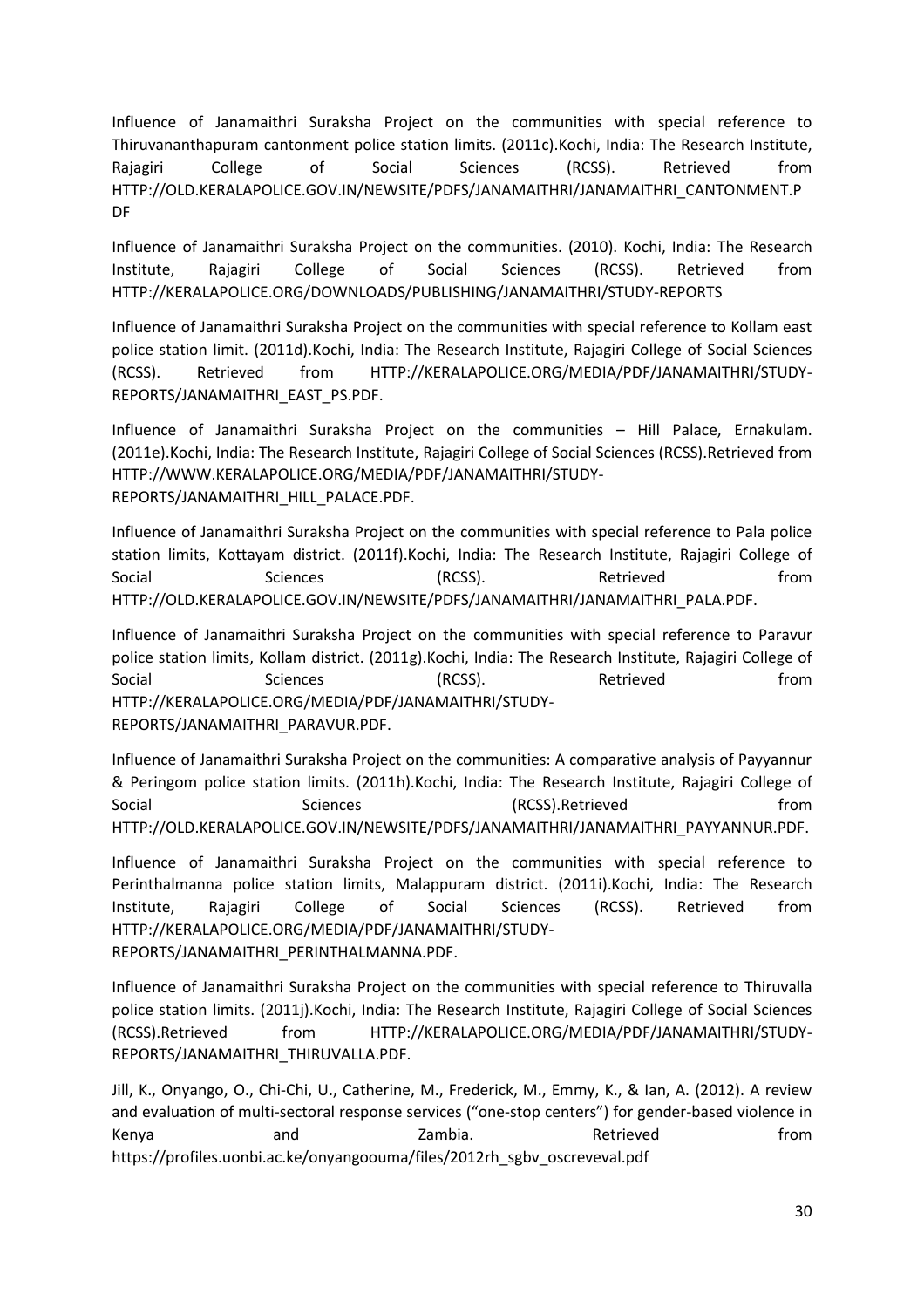Keesbury, J. (2009). The Copperbelt Model of Integrated Care for Survivors of Rape and Defilement.

Khalique, H., Christpoher, Z. N., Sadiq, E., Mir, H., Sultan, J., Abro, S., ... Zafar, S. (2011). Evaluation Report Rabta Programme , Rozan.

Levine, B. C. (2015). Local Ownership in Security: Case studies of peace building approaches.

Natarajan, M. (2005). Women police stations as a dispute processing system. Women & Criminal Justice, 16(1-2), 87-106.

Natarajan, M. (2006). Dealing with domestic disputes/violence by women police in India: Results of training program in Tamil Nadu. International Journal of Criminal Justice Sciences, 1(1), 1–19. Retrieved **from the set of the controller of the controller** from the controller http://ezpprod1.hul.harvard.edu/login?url=http://search.ebscohost.com/login.aspx?direct=true&db=cja&AN= 22902103&site=ehost-live&scope=site

N. Sreekumaran Nair, Shrinivas Darak, Bhumika T.V, Trupti Darak, Maria Mathews, L. Dayashwori Devi, Ratheebhai V, and Anjali Dave (2017) 'Gender-responsive policing' initiatives designed to enhance confidence, satisfaction in policing services and reduce risk of violence against women in low and middle income countries - A systematic review. London: EPPI-Centre, Social Science Research Unit, UCL Institute of Education, University College London.

Network for Improved Policing in South Asia. (2017). Nipsa.in. Retrieved 25 May 2017, from <http://www.nipsa.in/>

Niaz, U. (2003). Violence against women in South Asian countries. Archives of Women's Mental Health, 6(3), 173–184.<http://doi.org/10.1007/s00737-003-0171-9>

NIPSA. (2013). Women Police as Change Agents.

Pancio, K. (2014). 19 ©2014 Initiative on Violence Against Women, (February), 19–23.

Perova, E. (2015). Women 's Police Stations and Domestic Violence Evidence from Brazil.

Population, total. (2017). The World Bank. Retrieved 24 May 2017, from : <http://data.worldbank.org/indicator/SP.POP.TOTL>

Punyam, S., Pullikalu, R. S., Mishra, R. M., Sandri, P., Mutupuru, B. P., Kokku, S. B., & Parimi, P. (2012). Community advocacy groups as a means to address the social environment of female sex workers: a case study in Andhra Pradesh, India. Journal of Epidemiology and Community Health, 66(Suppl 2), ii87-ii94. http://doi.org/10.1136/jech-2011-200478

Rajasthan Police, & Organisations, W. (2002). Providing holistic redressal to women facing violence.

Rocca, C. H., Rathod, S., Falle, T., Pande, R. P., & Krishnan, S. (2009). Challenging assumptions about women's empowerment: Social and economic resources and domestic violence among young married women in urban South India. International Journal of Epidemiology, 38(2), 577–585. http://doi.org/10.1093/ije/dyn226

Rozan. (2001). Building Bridges: A community-police initiative.

Sciences, S., Eastern, S., & Lanka, S. (2004). The Response of Police in Preventing Domestic Violence in the Sammanthurai Police Area , Sri Lanka, (1), 63–67.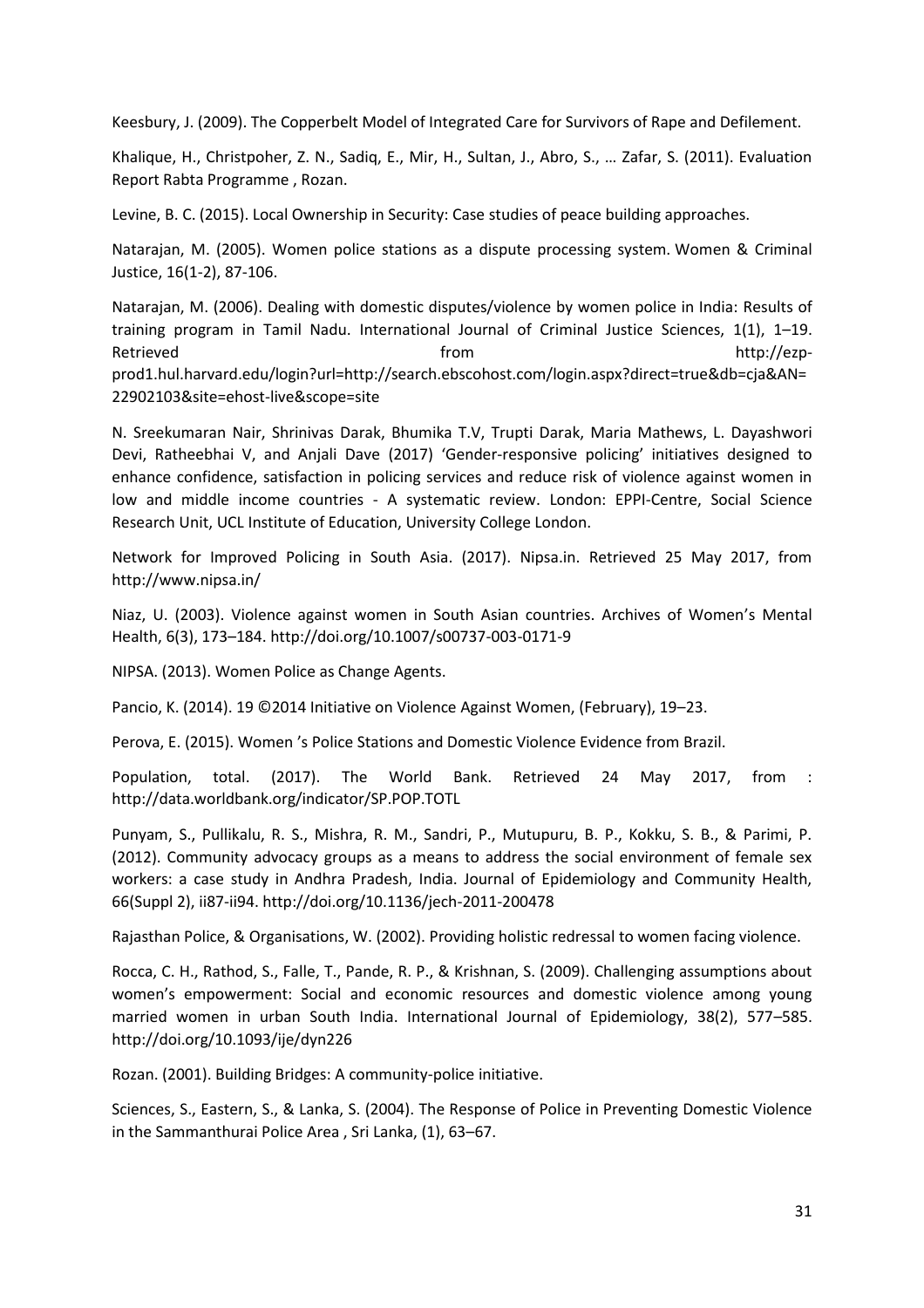Seelinger, K. T. (2015). Domestic accountability for sexual violence: The potential of specialized units in Kenya, Liberia, Sierra Leone and Uganda. International Review of the Red Cross, 96(894), 539–564. http://doi.org/10.1017/S1816383115000090

Shamim, P. I. (n.d.). Towards Pro-Women and Child-Friendly Policing in Bangladesh : Our Experiences.

Shekhar, B., & D, R. (2006). Victim counselling in all – women police stations in Tirunelveli – an analysis. The Indian Police Journal, LIII(3).

Swaine, A. (2003). International Rescue Committee Traditional Justice and Gender Based Violence. Retrieved **from** 

http://portphillip.vic.gov.au/default/GovernanceDocuments/Traditional\_Justice\_and\_Gender\_Base d\_Violence.pdf

UN Department of Peacekeeping Operations, Support, & The Department of Field Support. (2015). Ten-year Impact Study on Implementation of UN Security Council Resolution 1325 (2000) on Women, Peace and Security in Peacekeeping (Vol. 1325). Retrieved from http://www.un.org/en/peacekeeping/documents/10year\_impact\_study\_1325.pdf

UNDP. (2008). Gender Empowerment Measure (GEM), 330–333.

UN Women. (2011). Women's Police Stations in Latin America Case Study : An Entry Point for Stopping Violence and Gaining Access to Justice.

UNFPA. (2007). Honduras: Changing minds and uprooting domestic violence through police training.

UNICEF, & Deloitte. (2011). Evaluation of Gender Sensitization and People Friendly Police Initiative , Karnataka Evaluation of Gender Sensitization and People Friendly Police Initiative , Karnataka.

UNIFEM. (2010). General Information Title of the initiative : " Establishment of Rwanda National Police Gender Desk " Establishment of Rwanda National Police Gender Desk What is the promising practice ?

USAID Zambia. (2010). Gender-Based Violence Programming Evaluation.

Wang, S., Moss, J. R., & Hiller, J. E. (2006). Applicability and transferability of interventions in evidence-based public health. Health Promotion International, 21(1), 76-83.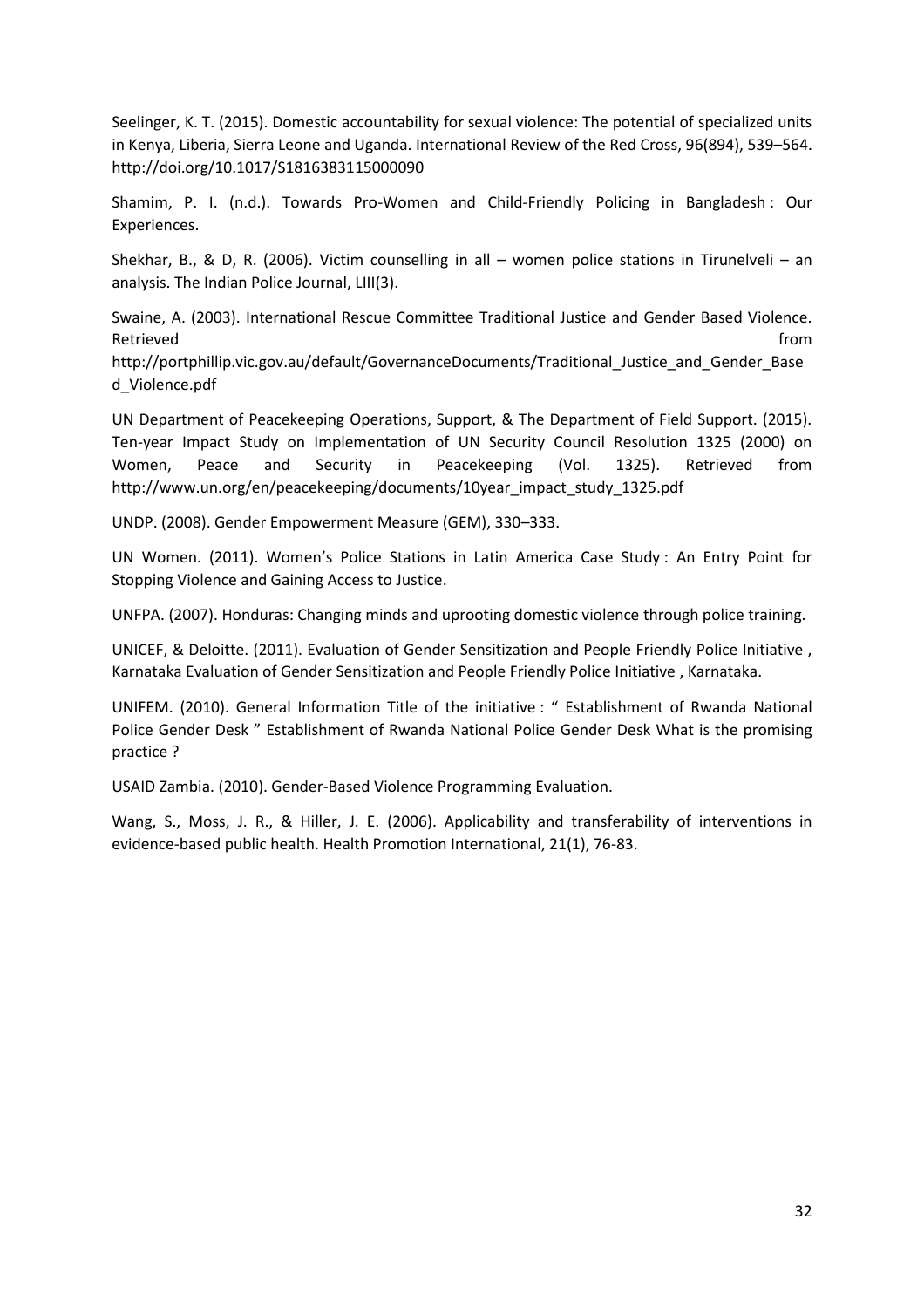## <span id="page-32-0"></span>**6. APPENDIX**

#### <span id="page-32-1"></span>APPENDIX 1: AUTHORSHIP OF THIS REPORT

#### **Conflicts of interest**

None declared.

#### **Contact details**

Prof. N. Sreekumaran Nair, PhD Director, Public Health Evidence South Asia Professor of Biostatistics & Head Department of Statistics, Level 6, Health Science Library, Manipal University, Manipal-576104. Karnataka, India Phone: 0820-2922407

Email: [sree.nair@manipal.edu;](mailto:sree.nair@manipal.edu) [nsknairmanipal@gmail.com](mailto:nsknairmanipal@gmail.com)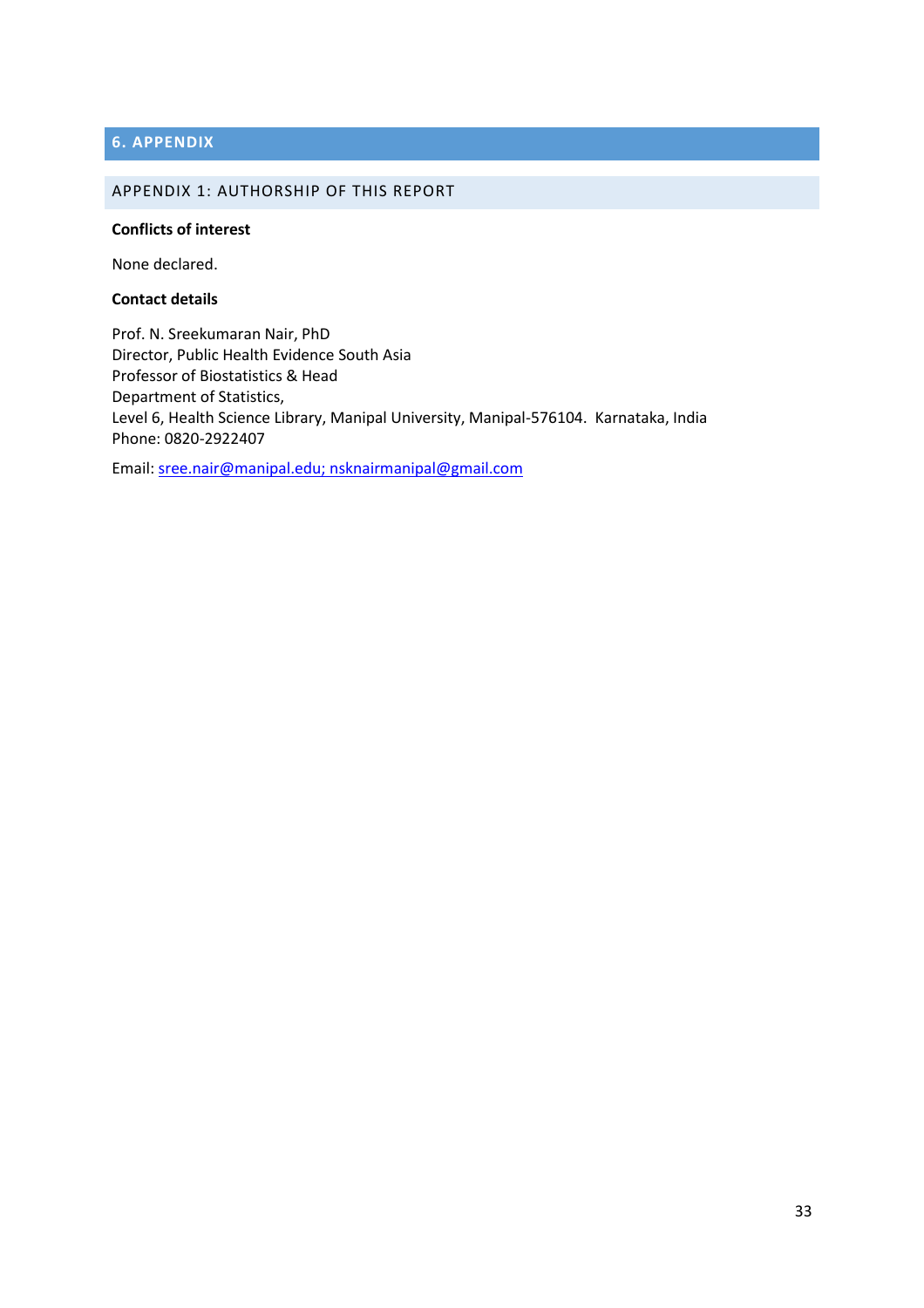## <span id="page-33-0"></span>APPENDIX 2: LIST OF COUNTRIES IN SOUTH ASIA (CONSIDERED IN THE REPORT)

**SOUTH ASIA** (6)

Pakistan India Bangladesh Maldives Nepal Afghanistan

The list is based on the countries mentioned in the Request for Proposal (RfP)